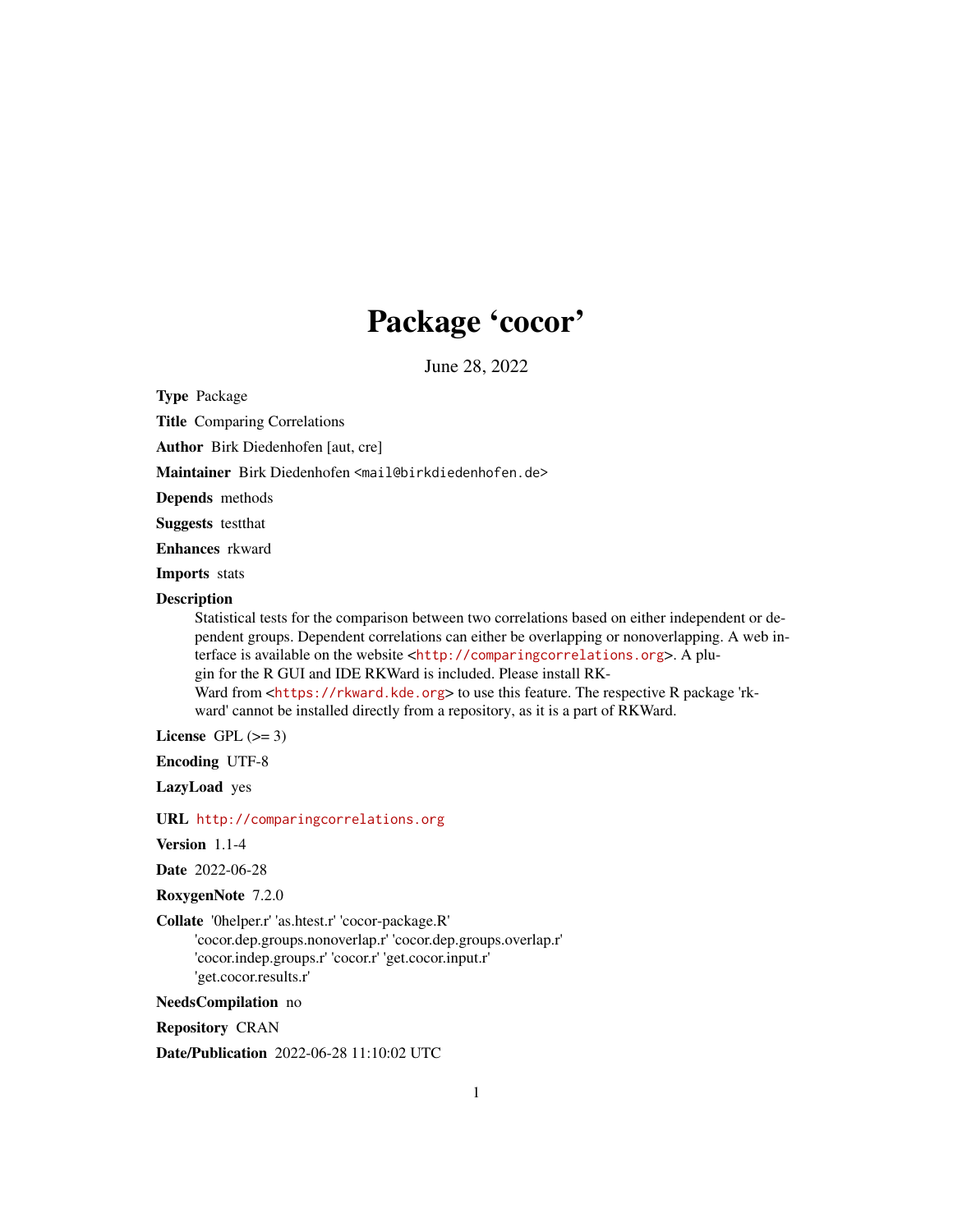# <span id="page-1-0"></span>R topics documented:

| Index |  |
|-------|--|

cocor-package *Comparing Correlations*

#### Description

Statistical tests for the comparison between two correlations based on either independent or dependent groups. Dependent correlations can either be overlapping or nonoverlapping. A web interface is available on the website <http://comparingcorrelations.org>. A plugin for the R GUI and IDE RKWard is included. Please install RKWard from <https://rkward.kde.org> to use this feature. The respective R package 'rkward' cannot be installed directly from a repository, as it is a part of RKWard.

#### Details

The DESCRIPTION file:

| Package:  | cocor                            |
|-----------|----------------------------------|
| Type:     | Package                          |
| Version:  | $1.1 - 4$                        |
| Date:     | 2022-06-28                       |
| Depends:  | methods                          |
| Enhances: | rkward                           |
| Encoding: | UTF-8                            |
| License:  | $GPL (=3)$                       |
| LazyLoad: | yes                              |
| URL:      | http://comparingcorrelations.org |
|           |                                  |

#### Author(s)

Birk Diedenhofen [aut, cre]

Maintainer: Birk Diedenhofen <mail@birkdiedenhofen.de>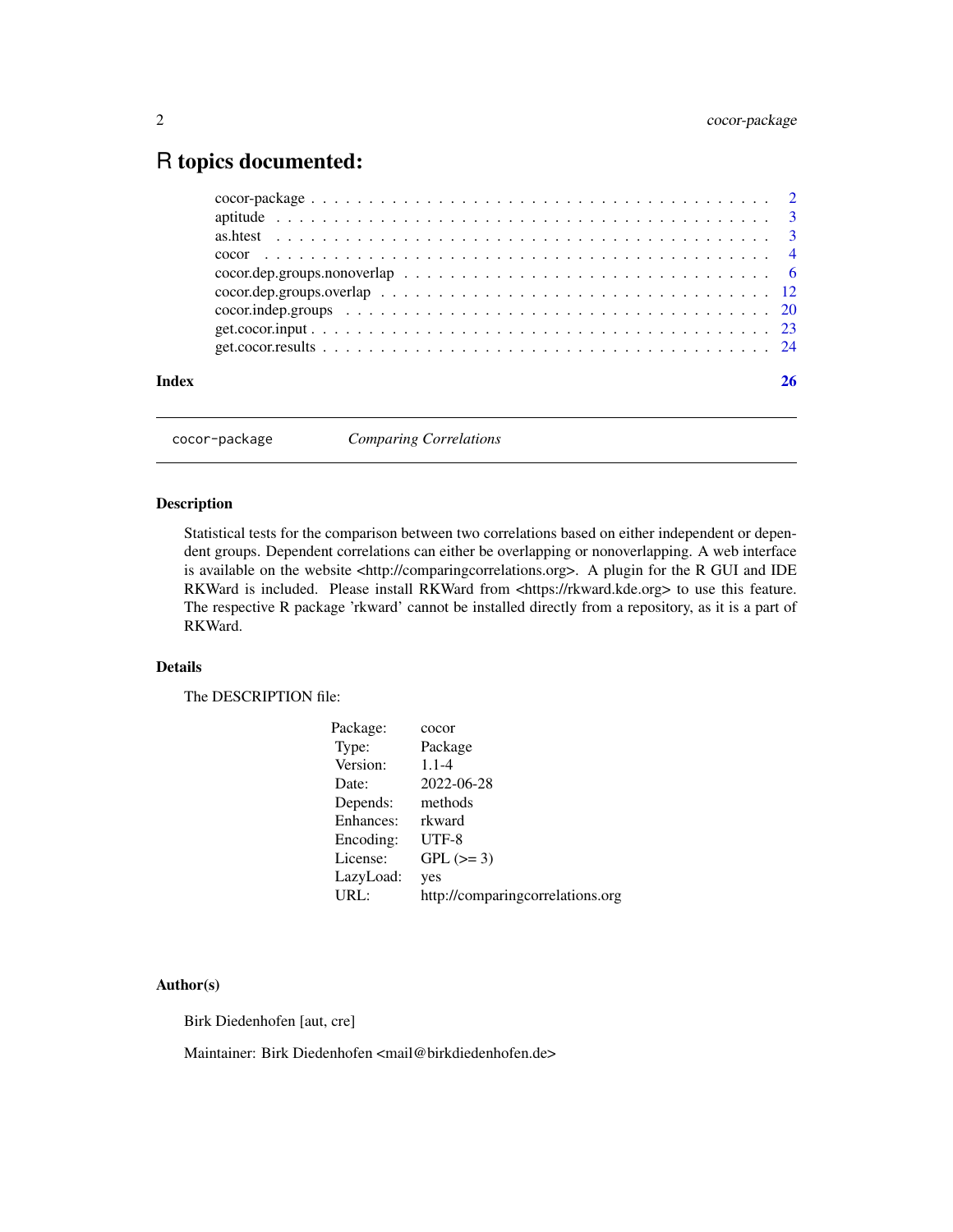#### <span id="page-2-0"></span>aptitude 3

#### See Also

Useful links:

• <http://comparingcorrelations.org>

aptitude *Sample dataset: aptitude*

#### Description

Data of two samples of testees who completed an aptitude test consisting of general knowledge questions, logic tasks, and two measures of intelligence.

#### Usage

data("aptitude")

#### Format

A list that contains two data.frames holding 291 and 334 observations on the following 4 variables.

knowledge Score achieved on the general knowledge questions (numeric vector)

logic Score achieved on the logic tasks (numeric vector)

intelligence.a Intelligence measure A (numeric vector)

intelligence.b Intelligence measure B (numeric vector)

#### Examples

data("aptitude")

<span id="page-2-1"></span>as.htest *Convert to a list of class 'htest'*

#### Description

Convert a cocor result object of class 'cocor.indep.groups', 'cocor.dep.groups.overlap', or 'cocor.dep.groups.nonoverlap' to a list of class 'htest'.

#### Usage

```
as.htest(result.object)
## S4 method for signature 'cocor'
as.htest(result.object)
```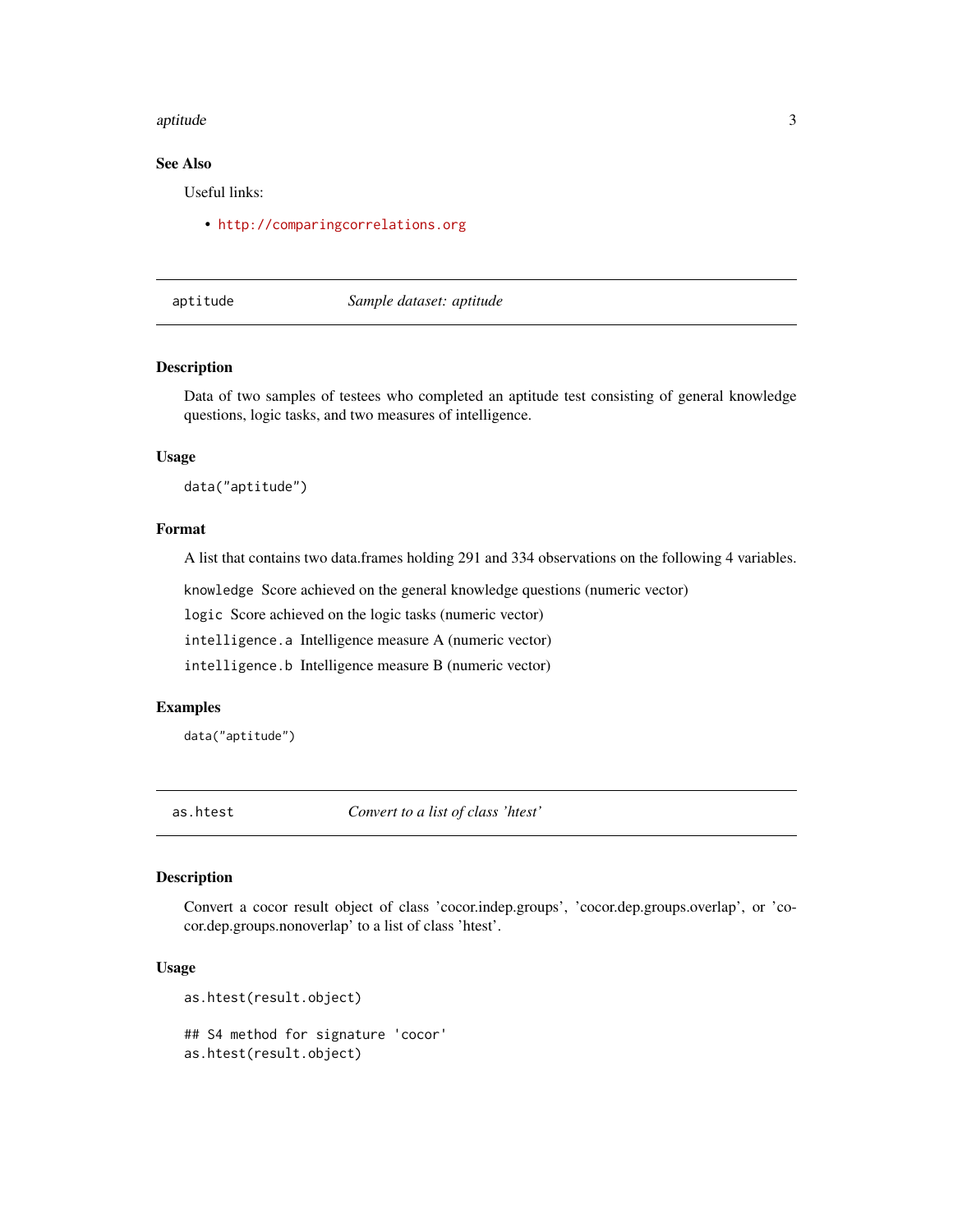#### <span id="page-3-0"></span>Arguments

| result.object A cocor result object of class 'cocor.indep.groups', 'cocor.dep.groups.overlap', |
|------------------------------------------------------------------------------------------------|
| or 'cocor.dep.groups.nonoverlap'.                                                              |

#### Value

Returns a list containing a list of class 'htest' for the result of each test with the following elements:

| data.name   | A character string giving the names of the data.                                 |
|-------------|----------------------------------------------------------------------------------|
| estimate    | The two correlations that have been compared and the related correlations.       |
| method      | A character string indicating the performed test.                                |
| null.value  | The specified hypothesized value of the difference between the two correlations. |
| alternative | A character string describing the alternative hypothesis.                        |
| parameter   | The degrees of freedom of the distribution of the test statistic.                |
| statistic   | The value of the test statistic.                                                 |
| p.value     | The p-value of the test.                                                         |
| conf.int    | The confidence interval of the difference between the two correlations.          |

#### See Also

[cocor,](#page-3-1) [cocor.indep.groups,](#page-19-1) [cocor.dep.groups.overlap,](#page-11-1) [cocor.dep.groups.nonoverlap](#page-5-1)

#### Examples

```
data("aptitude")
cocor.result <- cocor(~knowledge + intelligence.a | logic + intelligence.a,
      aptitude$sample1)
as.htest(cocor.result)
```
<span id="page-3-1"></span>cocor *Compare two correlations based on either dependent or independent groups*

#### Description

Performs a test of significance for the difference between two correlations based on either dependent or independent groups. Dependent correlations can be either overlapping (they share a variable) or nonoverlapping (they have no variable in common). The function expects raw data input from which the correlations are calculated.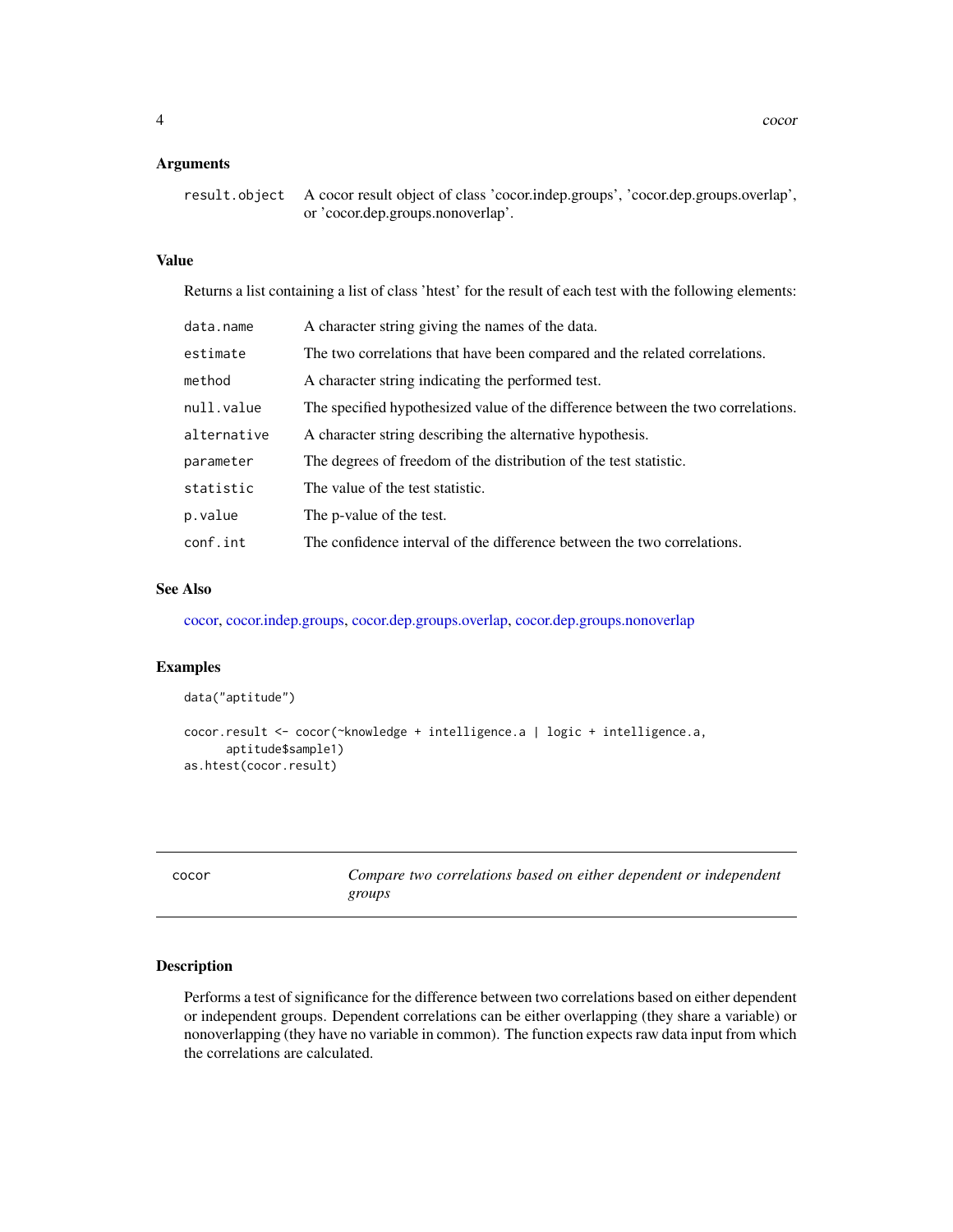<span id="page-4-0"></span>cocor 5

#### Usage

```
cocor(
  formula,
  data,
  alternative = "two.sided",
  test = "all",na.action = getOption("na.action"),
  alpha = 0.05,
  conf. level = 0.95,null.value = 0,return.htest = FALSE
)
```
#### Arguments

| formula      | A formula specifying the correlations and their underlying variables (See de-<br>tails).                                                                                                                                                                               |
|--------------|------------------------------------------------------------------------------------------------------------------------------------------------------------------------------------------------------------------------------------------------------------------------|
| data         | A list holding two data.frames/matrices for independent groups or a single data.frame/matrix<br>for dependent groups that contain the variables specified in formula as columns.                                                                                       |
| alternative  | A character string specifying whether the alternative hypothesis is two-sided<br>("two.sided"; default) or one-sided ("greater" or "less", depending on the<br>direction). Optionally, the initial letter of the character strings ("t", "g", and "1)"<br>can be used. |
| test         | For the tests available, see cocor.indep.groups, cocor.dep.groups.overlap, and<br>cocor.dep.groups.nonoverlap. Use all to apply all tests (default).                                                                                                                   |
| na.action    | A function which handles missing data. Defaults to getOption("na.action").<br>See na.omit for more options.                                                                                                                                                            |
| alpha        | A number defining the alpha level for the hypothesis test. The default value is<br>.05.                                                                                                                                                                                |
| conf.level   | A number defining the level of confidence for the confidence interval (if a test is<br>used that calculates confidence intervals). The default value is 0.95.                                                                                                          |
| null.value   | A number defining the hypothesized difference between the two correlations<br>used for testing the null hypothesis. The default value is 0. If the value is other<br>than 0, only the test zou2007 that uses a confidence interval is available.                       |
| return.htest | A logical indicating whether the result should be returned as a list containing a<br>list of class 'htest' for each test. The default value is FALSE.                                                                                                                  |

#### Details

Comparison of two correlations based on independent groups The formula parameter for the comparison of two correlations based on independent groups can either be  $\sim$  a + b | a + b,  $\sim$  a  $+ b$  | a + c, or  $\sim$  a + b | c + d. The variables of the first correlation – a and b before the "|" character – must refer to columns in the data.frame/matrix of the first element in the list of the data object, whereas the variables of the second correlation  $-$  a, b, c, and d after the " $\vert$ " character – must refer to columns in the data.frame/matrix of the second element in the list.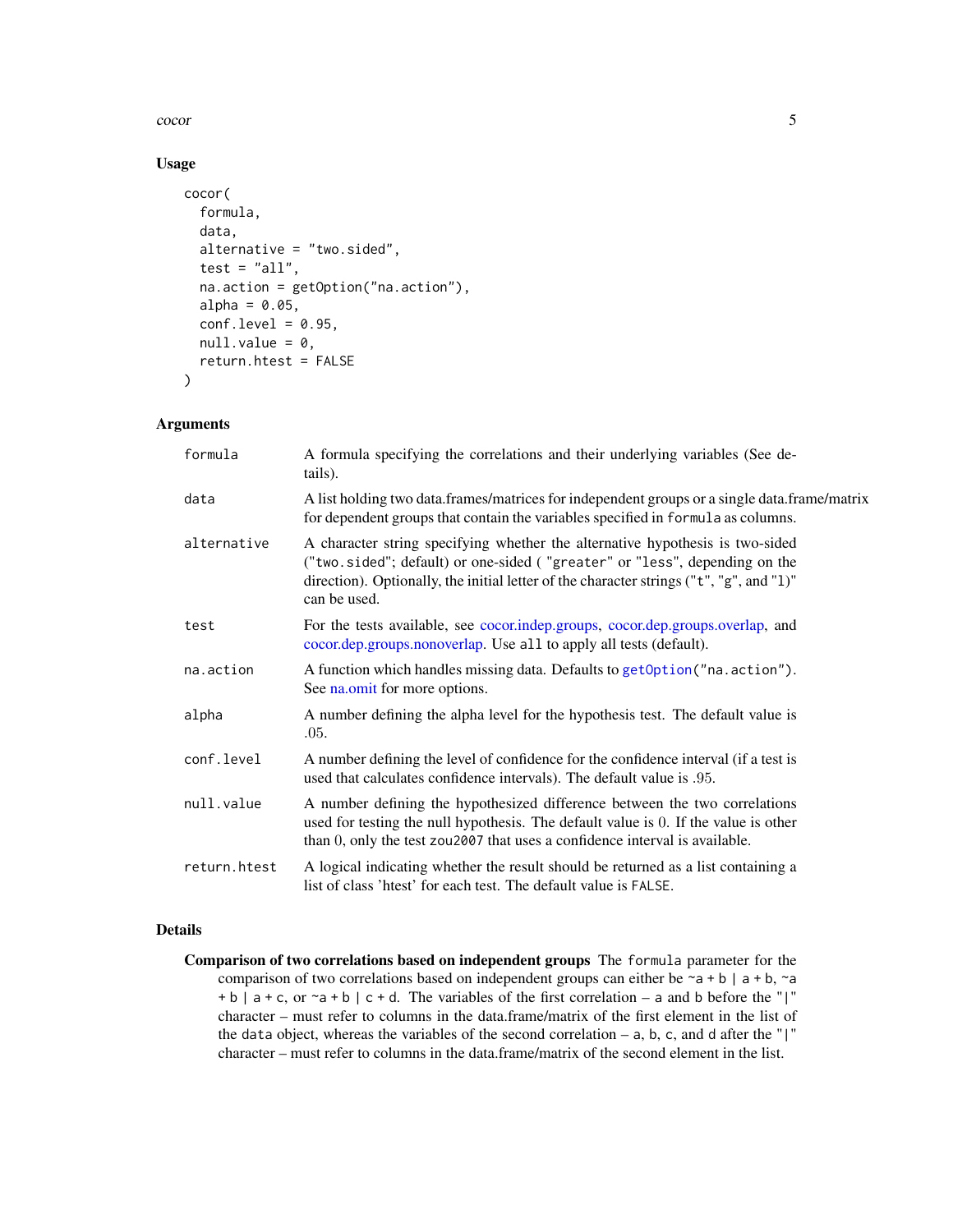- <span id="page-5-0"></span>Comparison of two overlapping correlations based on dependent groups The formula parameterfor correlations based on dependent groups with overlapping variables must follow the pattern  $\sim a + b$  | a + c. The variables of the two correlation – a, b, and c – must refer to columns in the data.frame/matrix of the data object.
- Comparison of two nonoverlapping correlations based on dependent groups The formula for correlations based on dependent groups with nonoverlapping variables must have the form ~a  $+ b$  | c + d. The variables of the two correlation – a, b, c, and d – must refer to columns in the data.frame/matrix of the data object.

#### Value

Returns an object of class 'cocor.indep.groups', 'cocor.dep.groups.overlap', or 'cocor.dep.groups.nonoverlap' depending on the invoked comparison function.

#### See Also

[cocor.indep.groups,](#page-19-1) [cocor.dep.groups.overlap,](#page-11-1) [cocor.dep.groups.nonoverlap,](#page-5-1) [as.htest](#page-2-1)

#### Examples

data("aptitude")

```
# Compare two correlations based on two independet groups
cocor(~logic + intelligence.a | logic + intelligence.a, aptitude)
# Compare two correlations based on two depenendent groups
# The correlations are overlapping
cocor(~knowledge + intelligence.a | logic + intelligence.a, aptitude$sample1)
cocor(~knowledge + intelligence.a | logic + intelligence.a, aptitude$sample2)
# The correlations are nonoverlapping
cocor(~logic + intelligence.b | knowledge + intelligence.a, aptitude$sample1)
cocor(~logic + intelligence.b | knowledge + intelligence.a, aptitude$sample2)
# Return result as a list of class 'htest'
cocor(~knowledge + intelligence.b | logic + intelligence.a, aptitude$sample1,
      return.htest=TRUE)
```
<span id="page-5-1"></span>cocor.dep.groups.nonoverlap

*Compare two nonoverlapping correlations based on dependent groups*

#### Description

Performs a test of significance for the difference between two correlations based on dependent groups (e.g., the same group). The two correlations are nonoverlapping, i.e., they have no variable in common. The function tests whether the correlations between j and  $k(r, jk)$  and between h and m (r.hm) differ in magnitude. Because the significance depends on the pairwise intercorrelations between all of the variables involved (j, k, h, and m), these intercorrelations have to be provided as additional parameters. The function expects correlation coefficients as input.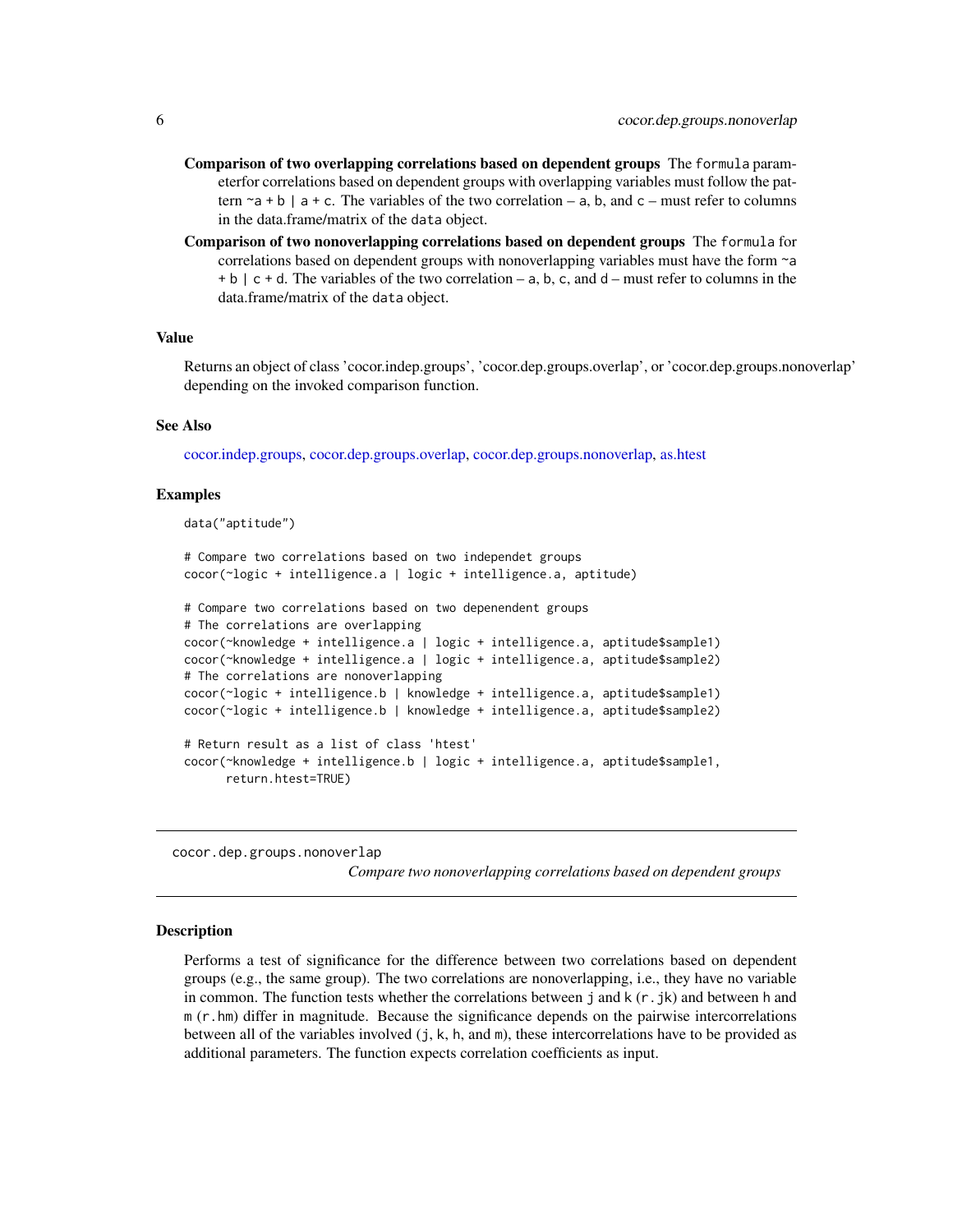### Usage

```
cocor.dep.groups.nonoverlap(
  r.jk,
  r.hm,
  r.jh,
  r.jm,
  r.kh,
  r.km,
  n,
  alternative = "two.sided",
  test = "all",alpha = 0.05,
  conf.level = 0.95,null.value = 0,data.name = NULL,
  var.labels = NULL,
  return.htest = FALSE
\mathcal{L}
```
#### Arguments

| r.jk        | A number specifying the correlation between $j$ and $k$ (this correlation is used<br>for comparison)                                                                                                                                                                   |
|-------------|------------------------------------------------------------------------------------------------------------------------------------------------------------------------------------------------------------------------------------------------------------------------|
| r.hm        | A number specifying the correlation between $h$ and $m$ (this correlation is used<br>for comparison)                                                                                                                                                                   |
| r.jh        | A number specifying the correlation between $j$ and $h$                                                                                                                                                                                                                |
| r.jm        | A number specifying the correlation between $j$ and $m$                                                                                                                                                                                                                |
| r.kh        | A number specifying the correlation between $k$ and $h$                                                                                                                                                                                                                |
| r.km        | A number specifying the correlation between $k$ and $m$                                                                                                                                                                                                                |
| n           | An integer defining the size of the group                                                                                                                                                                                                                              |
| alternative | A character string specifying whether the alternative hypothesis is two-sided<br>("two.sided"; default) or one-sided ("greater" or "less", depending on the<br>direction). Optionally, the initial letter of the character strings ("t", "g", and<br>"1)" can be used. |
| test        | A vector of character strings specifying the tests to be used (pearson1898,<br>dunn1969, steiger1980, raghunathan1996, silver2004, or zou2007). Use<br>all to apply all tests (default). For further information see the tests section<br>below.                       |
| alpha       | A number defining the alpha level for the hypothesis test. The default value is<br>.05.                                                                                                                                                                                |
| conf.level  | A number defining the level of confidence for the confidence interval (if test<br>zou2007 is used). The default value is .95.                                                                                                                                          |
| null.value  | A number defining the hypothesized difference between the two correlations<br>used for testing the null hypothesis. The default value is 0. If the value is other<br>than 0, only the test zou2007 that uses a confidence interval is available.                       |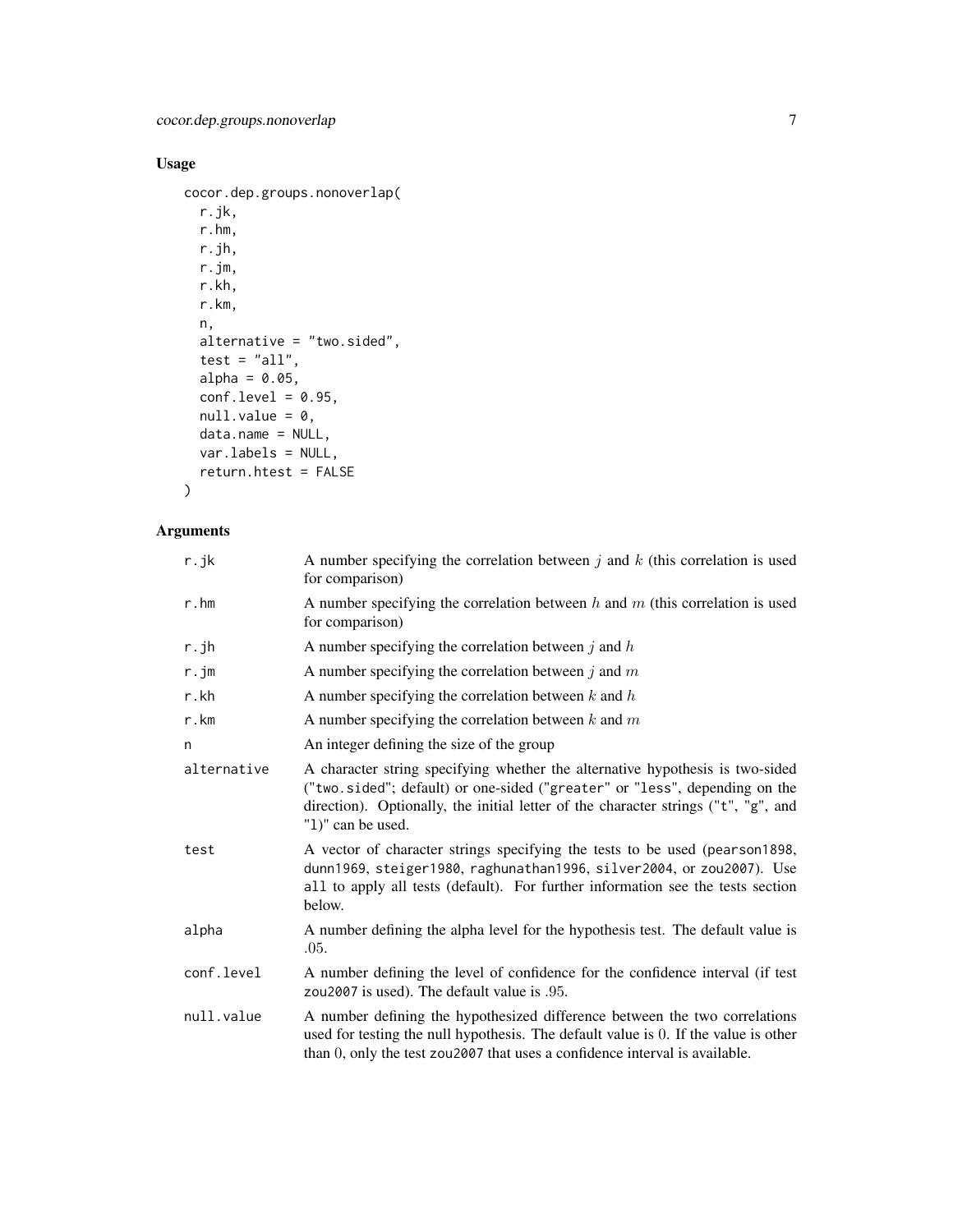| data.name    | A character string giving the name of the data/group.                                                                                                 |
|--------------|-------------------------------------------------------------------------------------------------------------------------------------------------------|
| var.labels   | A vector of four character strings specifying the labels for $j$ , $k$ , $h$ , and $m$ (in this<br>order).                                            |
| return.htest | A logical indicating whether the result should be returned as a list containing a<br>list of class 'htest' for each test. The default value is FALSE. |

#### Value

Returns an S4 object of class 'cocor.dep.groups.nonoverlap' with the following slots:

| r.jk        | Input parameter                                                            |
|-------------|----------------------------------------------------------------------------|
| $r.$ hm     | Input parameter                                                            |
| r.jh        | Input parameter                                                            |
| r . j m     | Input parameter                                                            |
| r.kh        | Input parameter                                                            |
| r.km        | Input parameter                                                            |
| n           | Input parameter                                                            |
| alternative | Input parameter                                                            |
| alpha       | Input parameter                                                            |
| conf.level  | Input parameter                                                            |
| null.value  | Input parameter                                                            |
| data.name   | Input parameter                                                            |
| var.labels  | Input parameter                                                            |
| diff        | Difference between the two correlations, r.jk and r.hm, that were compared |

For each test a slot of the same name exists with a list containing the following elements:

| statistic    | The value of the test statistic (unless test zou 2007 is used).                                         |
|--------------|---------------------------------------------------------------------------------------------------------|
| distribution | The distribution of the test statistic (unless test zou2007 is used).                                   |
| p.value      | The p-value of the test (unless test zou2007 is used).                                                  |
| conf.int     | The confidence interval of the difference between the two correlations (if test<br>zou $2007$ is used). |

#### Tests

In the following,  $r_{jk}$  and  $r_{hm}$  are the two correlations that are being compared;  $Z_{jk}$  and  $Z_{hm}$  are their Z transformed equivalents.  $r_{jh}$ ,  $r_{kh}$ ,  $r_{jm}$ , and  $r_{km}$  are the related correlations that are also required. n specifies the size of the group the two correlations are based on. Some tests make use of Fisher's r-to-Z transformation (1921, p. 26):

$$
Z = \frac{1}{2}(ln(1+r) - ln(1-r)).
$$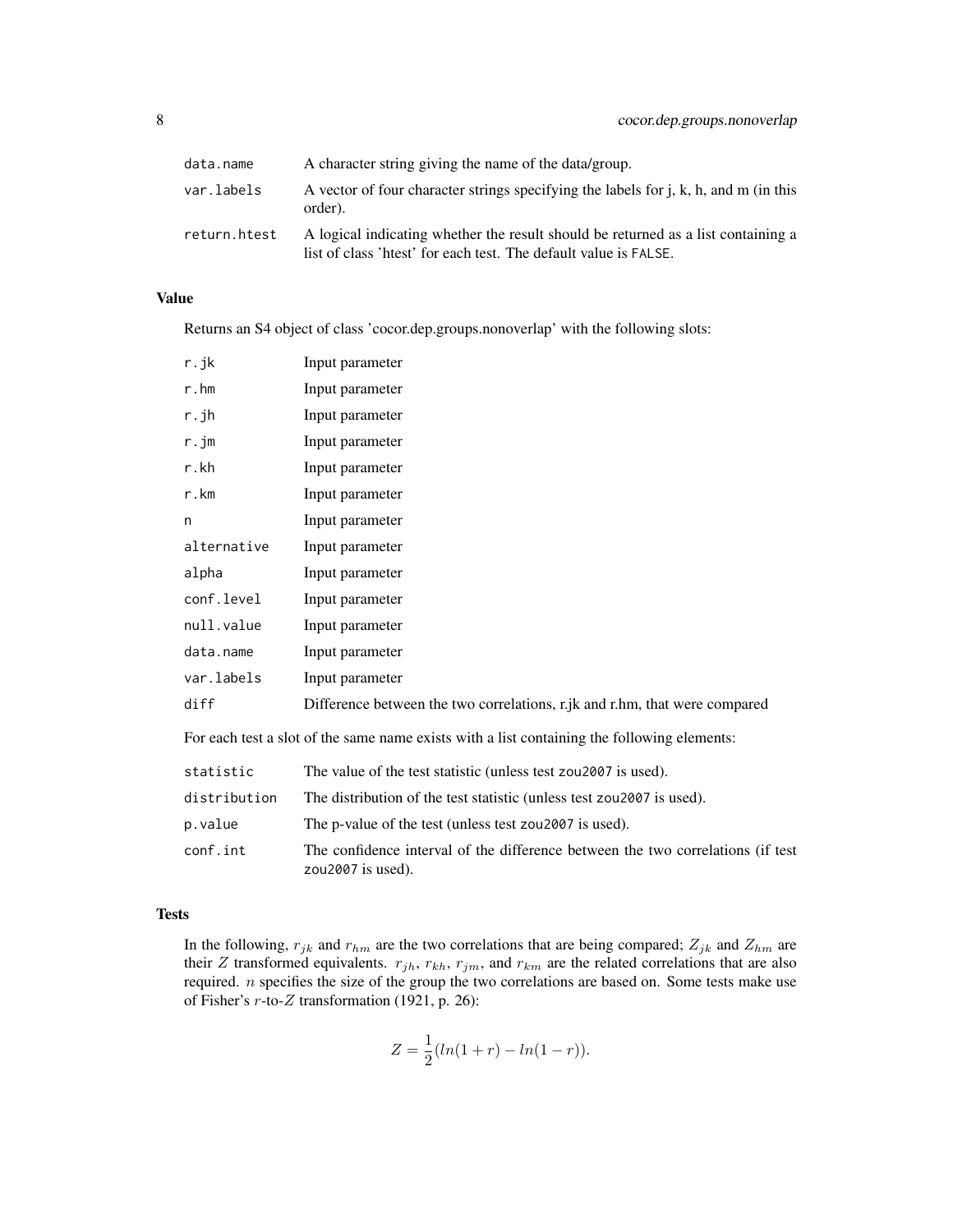#### pearson1898: *Pearson and Filon's (1898) z*

This test was proposed by Pearson and Filon (1898, p. 262, formula xl). The formula for the test statistic  $z$  is computed as

$$
z = \frac{\sqrt{n}(r_{jk} - r_{hm})}{\sqrt{(1 - r_{jk}^2)^2 + (1 - r_{hm}^2)^2 - k}}
$$

(Raghunathan, Rosenthal, and Rubin, 1996, p. 179, formula 1), where

$$
k = (r_{jh} - r_{jk}r_{kh})(r_{km} - r_{kh}r_{hm}) + (r_{jm} - r_{jh}r_{hm})(r_{kh} - r_{jk}r_{jh})
$$

$$
+ (r_{jh} - r_{jm}r_{hm})(r_{km} - r_{jk}r_{jm}) + (r_{jm} - r_{jk}r_{km})(r_{kh} - r_{km}r_{hm})
$$

(Raghunathan et al. (1996, p. 179, formula 2). The two formulae can also be found in Steiger (1980, p. 245, formula 2 and p. 246, formula 5).

#### dunn1969: *Dunn and Clark's (1969) z*

The test statistic  $z$  of this test is calculated as

$$
z = \frac{(Z_{jk} - Z_{hm})\sqrt{n-3}}{\sqrt{2 - 2c}}
$$

(Dunn and Clark, 1969, p. 370, formula 15), where

$$
c = \left(\frac{1}{2}r_{jk}r_{hm}(r_{jh}^2 + r_{jm}^2 + r_{kh}^2 + r_{km}^2) + r_{jh}r_{km} + r_{jm}r_{kh}\right)
$$

$$
-(r_{jk}r_{jh}r_{jm} + r_{jk}r_{kh}r_{km} + r_{jh}r_{kh}r_{hm} + r_{jm}r_{km}r_{hm})\Bigg) / \Big((1 - r_{jk}^2)(1 - r_{hm}^2)\Bigg)
$$

(Dunn and Clark, 1969, p. 368, formula 9).

steiger1980: *Steiger's (1980) modification of Dunn and Clark's (1969) z using average correlations*

This test was proposed by Steiger (1980) and is a modification of Dunn and Clark's (1969)  $z$ . Instead of  $r_{jk}$  and  $r_{hm}$  the mean of the two is being used. The test statistic z is given by

$$
z = \frac{(Z_{jk} - Z_{hm})\sqrt{n-3}}{\sqrt{2 - 2c}}
$$

(Steiger, 1980, p. 247, formula 15), where

$$
\bar{r} = \frac{r_{jk} + r_{hm}}{2}
$$

(Steiger, 1980, p. 247) and

$$
c = \frac{\frac{1}{2}\bar{r}^2(r_{jh}^2 + r_{jm}^2 + r_{kh}^2 + r_{km}^2) + r_{jh}r_{km} + r_{jm}r_{kh} - (\bar{r}r_{jh}r_{jm} + \bar{r}r_{kh}r_{km} + r_{jh}r_{kh}\bar{r} + r_{jm}r_{km}\bar{r})}{(1 - \bar{r}^2)^2}
$$

(Steiger, 1980, p. 247, formula 11; in the original article, there are brackets missing around the divisor).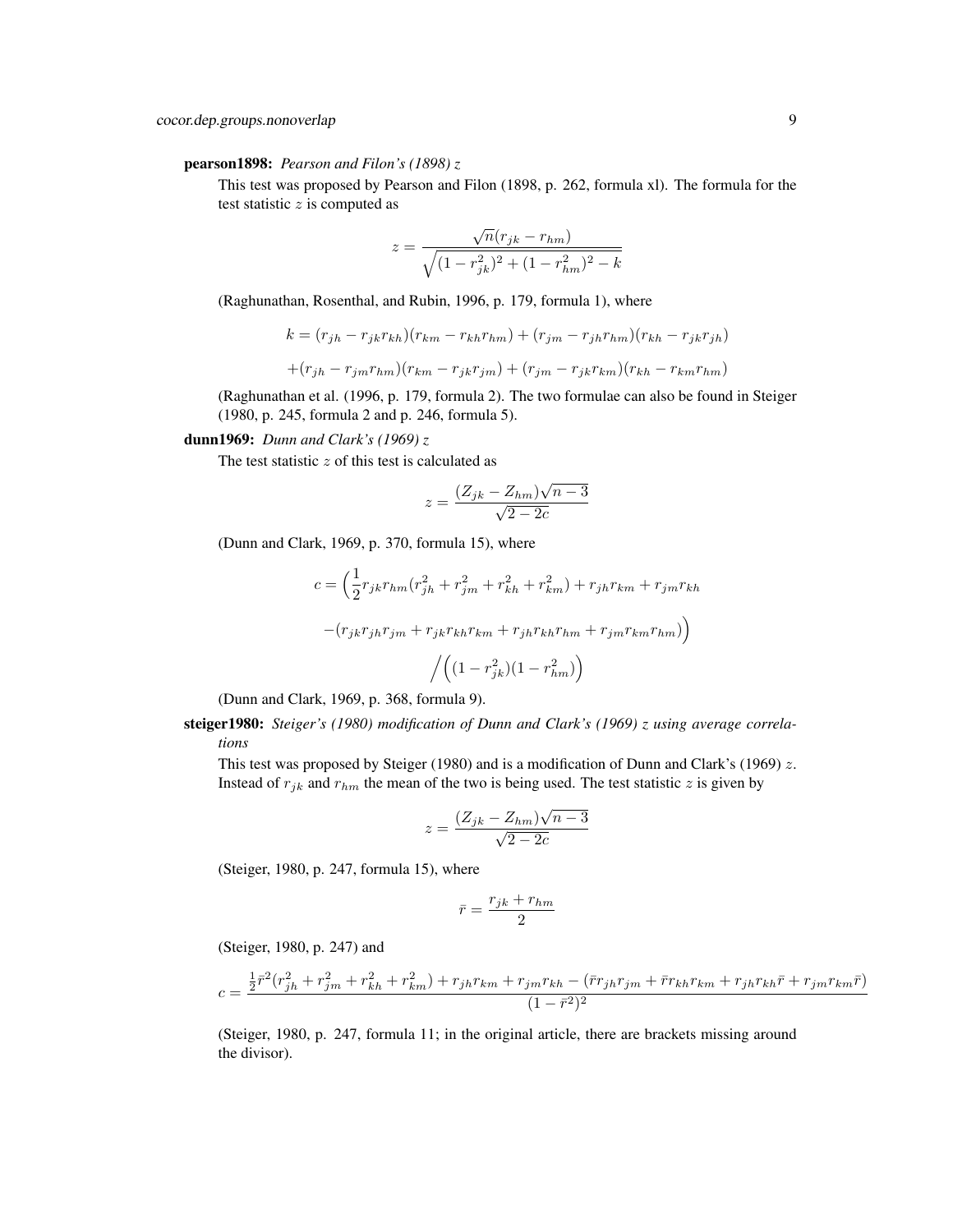raghunathan1996: *Raghunathan, Rosenthal, and Rubin's (1996) modification of Pearson and Filon's (1898) z*

This test of Raghunathan, Rosenthal, and Rubin (1996) is based on Pearson and Filon's (1898)  $z$ . Unlike Pearson and Filon (1898), Raghunathan et al. (1996) use  $Z$  transformed correlation coefficients. The test statistic  $z$  is computed as

$$
z = \sqrt{\frac{n-3}{2}} \frac{Z_{jk} - Z_{hm}}{\sqrt{1 - \frac{k}{2(1 - r_{jk}^2)(1 - r_{hm}^2)}}}
$$

(Raghunathan et al., 1996, p. 179, formula 3), where

$$
k = (r_{jh} - r_{jk}r_{kh})(r_{km} - r_{kh}r_{hm}) + (r_{jm} - r_{jh}r_{hm})(r_{kh} - r_{jk}r_{jh})
$$

$$
+(r_{jh} - r_{jm}r_{hm})(r_{km} - r_{jk}r_{jm}) + (r_{jm} - r_{jk}r_{km})(r_{kh} - r_{km}r_{hm})
$$

(Raghunathan et al., 1996, p. 179, formula 2).

silver2004: *Silver, Hittner, and May's (2004) modification of Dunn and Clark's (1969) z using a backtransformed average Fisher's (1921) Z procedure*

The approach to backtransform averaged Fisher's (1921) Zs was first proposed in Silver and Dunlap (1987) and was applied to the comparison of nonoverlapping correlations by Silver et al. (2004). The test is based on Steiger's (1980) approach. The formula of the test statistic  $z$ is given by √

$$
z = \frac{(Z_{jk} - Z_{hm})\sqrt{n-3}}{\sqrt{2-2c}}
$$

(Silver et al., 2004, p. 55, formula 5), where

$$
c=\frac{\frac{1}{2}\bar{r}_z^2(r_{jh}^2+r_{jm}^2+r_{kh}^2+r_{km}^2)+r_{jh}r_{km}+r_{jm}r_{kh}-(\bar{r}_z r_{jh}r_{jm}+\bar{r}_z r_{kh}r_{km}+r_{jh}r_{kh}\bar{r}_z+r_{jm}r_{km}\bar{r}_z)}{(1-\bar{r}_z^2)^2}
$$

(Silver et al., 2004, p. 56),

$$
\bar{r}_z = \frac{\exp(2\bar{Z} - 1)}{\exp(2\bar{Z} + 1)}
$$

(Silver and Dunlap, 1987, p. 146, formula 4), and

$$
\bar{Z} = \frac{Z_{jk} + Z_{hm}}{2}
$$

(Silver et al., 2004, p. 55).

zou2007: *Zou's (2007) confidence interval*

This test calculates the confidence interval of the difference between the two correlations  $r_{ik}$ and  $r_{hm}$ . If the confidence interval includes zero, the null hypothesis that the two correlations are equal must be retained. If the confidence interval does not include zero, the null hypothesis has to be rejected. A lower and upper bound for the interval  $(L \text{ and } U, \text{ respectively})$  is given by

$$
L = r_{jk} - r_{hm} - \sqrt{(r_{jk} - l_1)^2 + (u_2 - r_{hm})^2 - 2c(r_{jk} - l_1)(u_2 - r_{hm})}
$$

and

$$
U = r_{jk} - r_{hm} + \sqrt{(u_1 - r_{jk})^2 + (r_{hm} - l_2)^2 - 2c(u_1 - r_{jk})(r_{hm} - l_2)}
$$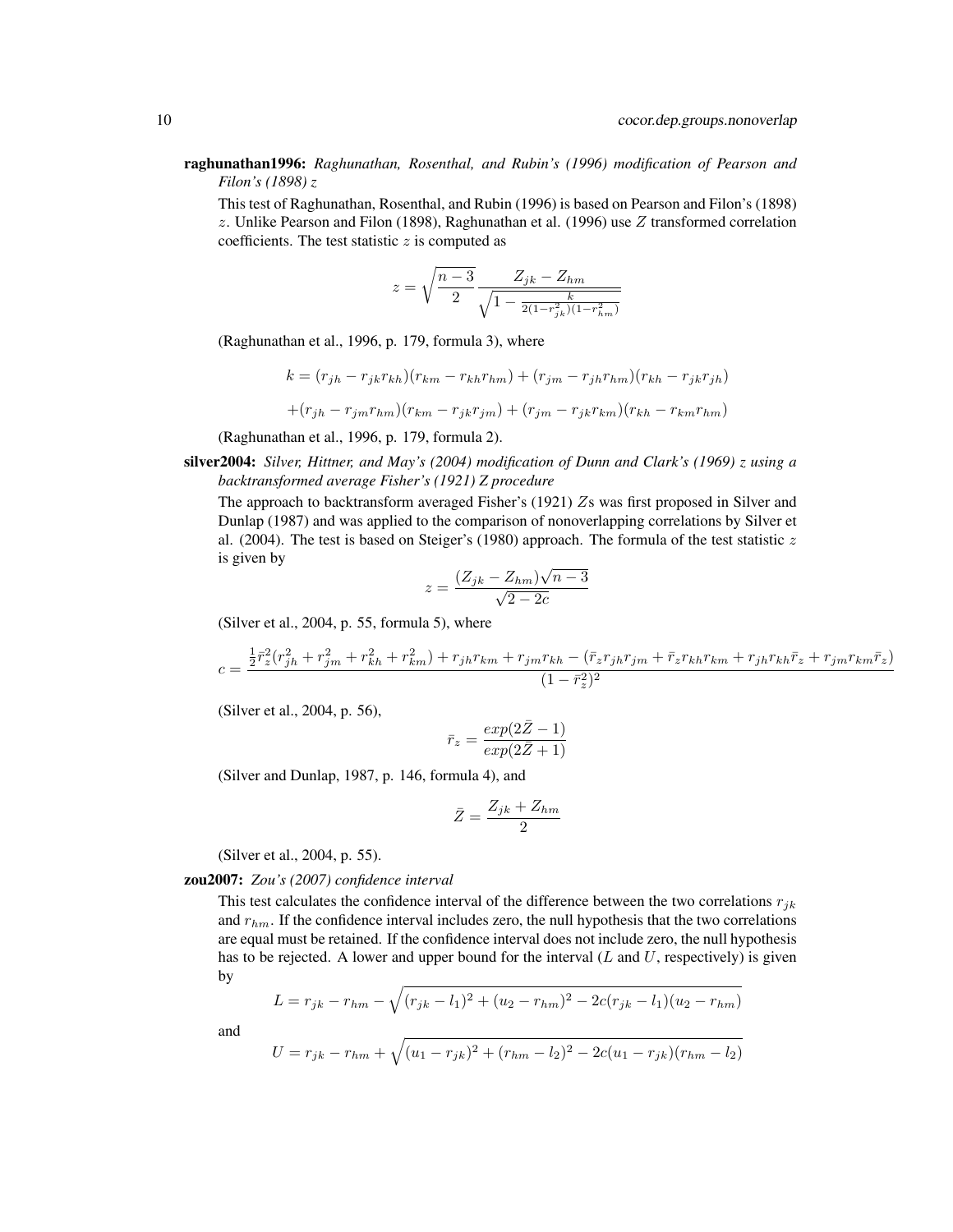<span id="page-10-0"></span>(Zou, 2007, pp. 409-410), where

$$
l = \frac{exp(2l') - 1}{exp(2l') + 1},
$$
  

$$
u = \frac{exp(2u') - 1}{exp(2u') + 1}
$$

(Zou, 2007, p. 406),

$$
c = \left(\frac{1}{2}r_{jk}r_{hm}(r_{jh}^2 + r_{jm}^2 + r_{kh}^2 + r_{km}^2) + r_{jh}r_{km} + r_{jm}r_{kh}\right)
$$

$$
-\big(r_{jk}r_{jh}r_{jm}+r_{jk}r_{kh}r_{km}+r_{jh}r_{kh}r_{hm}+r_{jm}r_{km}r_{hm}\big)\Big)
$$

$$
\Big/\Big((1-r_{jk}^2)(1-r_{hm}^2)\Big)
$$

(Zou, 2007, p. 409), and

$$
l',u'=Z\pm z_{\frac{\alpha}{2}}\sqrt{\frac{1}{n-3}}
$$

(Zou, 2007, p. 406).  $\alpha$  denotes the desired alpha level of the confidence interval.

#### References

Dunn, O. J., & Clark, V. A. (1969). Correlation coefficients measured on the same individuals. *Journal of the American Statistical Association*, *64*, 366-377. doi:10.2307/2283746

Pearson, K., & Filon, L. N. G. (1898). Mathematical contributions to theory of evolution: IV. On the probable errors of frequency constants and on the influence of random selection and correlation. *Philosophical Transactions of the Royal Society of London, Series A*, *191*, 229-311. doi:10.1098/rsta.1898.0007

Raghunathan, T. E., Rosenthal, R., & Rubin, D. B., (1996). Comparing correlated but nonoverlapping correlations. *Psychological Methods*, *1*, 178-183. doi:10.1037//1082-989X.1.2.178

Silver, N. C., & Dunlap, W. P. (1987). Averaging correlation coefficients: Should Fisher's Z transformation be used? *Journal of Applied Psychology*, *72*, 146-148. doi:10.1037//0021-9010.72.1.146

Silver, N. C., Hittner, J. B., & May, K. (2004). Testing dependent correlations with nonoverlapping variables: A Monte Carlo simulation. *Journal of Experimental Education*, *73*, 53-69. doi:10.3200/JEXE.71.1.53-70

Steiger, J. H. (1980). Tests for comparing elements of a correlation matrix. *Psychological Bulletin*, *87*, 245-251. doi:10.1037//0033-2909.87.2.245

Zou, G. Y. (2007). Toward using confidence intervals to compare correlations. *Psychological Methods*, *12*, 399-413. doi:10.1037/1082-989X.12.4.399

#### See Also

[cocor,](#page-3-1) [cocor.indep.groups,](#page-19-1) [cocor.dep.groups.overlap,](#page-11-1) [as.htest](#page-2-1)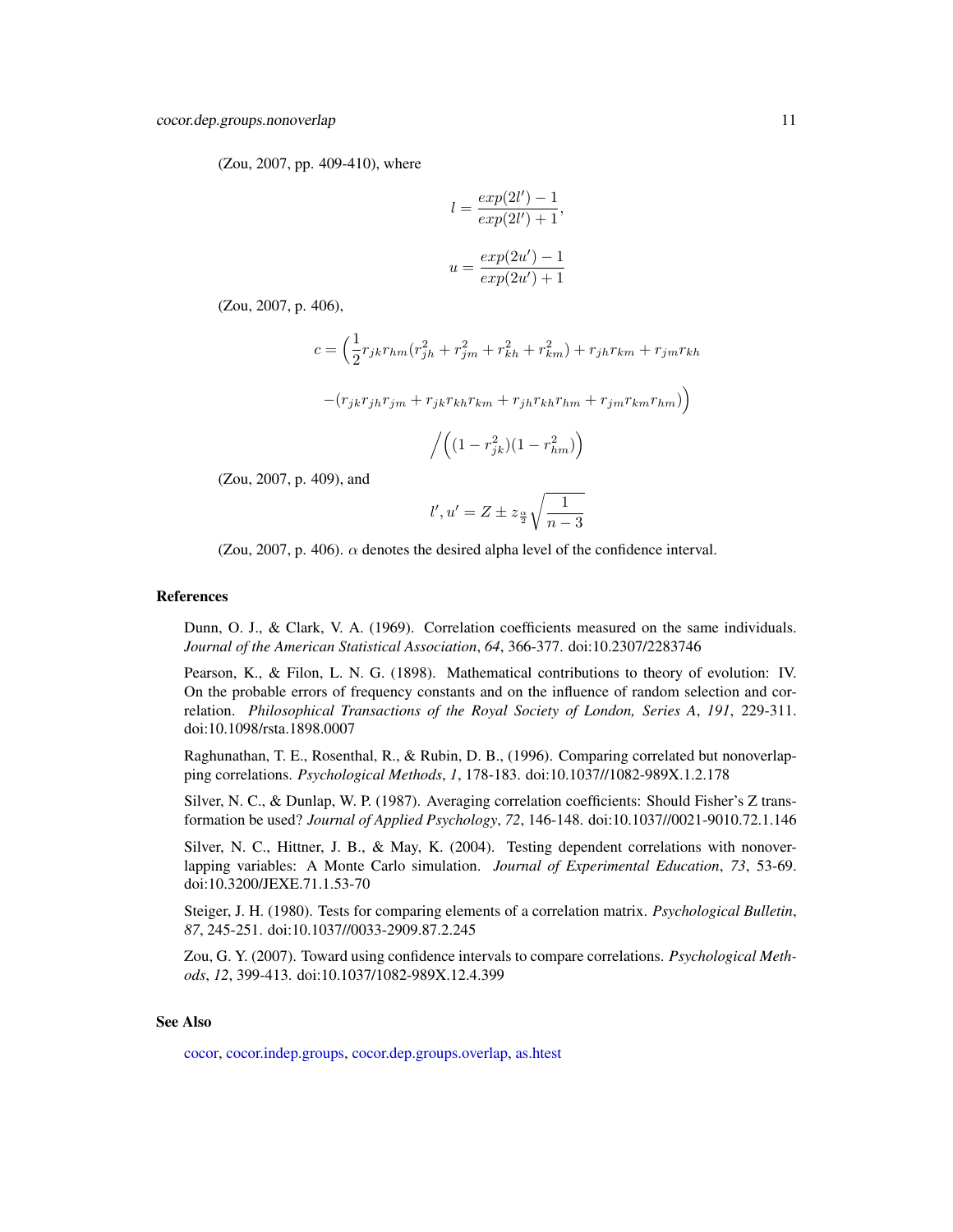#### Examples

```
# Compare the difference between the correlations (age, intelligence) and
# body mass (index, shoe size) measured in the same group (all values are fictional):
r.jk <- .2 # Correlation (age, intelligence)
r.hm <- .7 # Correlation (body mass index, shoe size)
r.jh <- .4 # Correlation (age, body mass index)
r.jm <- .5 # Correlation (age, shoe size)
r.kh <- .1 # Correlation (intelligence, body mass index)
r.km <- .3 # Correlation (intelligence, shoe size)
n <- 232 # Size of the group
cocor.dep.groups.nonoverlap(r.jk, r.hm, r.jh, r.jm, r.kh, r.km, n,
var.labels=c("age", "intelligence", "body mass index", "shoe size"))
```
<span id="page-11-1"></span>cocor.dep.groups.overlap

*Compare two overlapping correlations based on dependent groups*

#### Description

Performs a test of significance for the difference between two correlations based on dependent groups (e.g., the same group). The two correlations are overlapping, i.e., they have one variable in common. The comparison is made between  $r$ . jk and  $r$ . jh. The function tests whether the correlations between j and  $k(r, jk)$  and between j and  $h(r, jh)$  differ in magnitude. Because the significance depends on the intercorrelation between k and h (r.kh), this intercorrelation has to be provided as an additional parameter. The function expects correlation coefficients as input.

#### Usage

```
cocor.dep.groups.overlap(
  r.jk,
  r.jh,
  r.kh,
  n,
  alternative = "two.sided",
  test = "all",alpha = 0.05,
  conf<math>. level = 0.95.
  null.value = 0,
  data.name = NULL,
  var.labels = NULL,
  return.htest = FALSE
)
```
<span id="page-11-0"></span>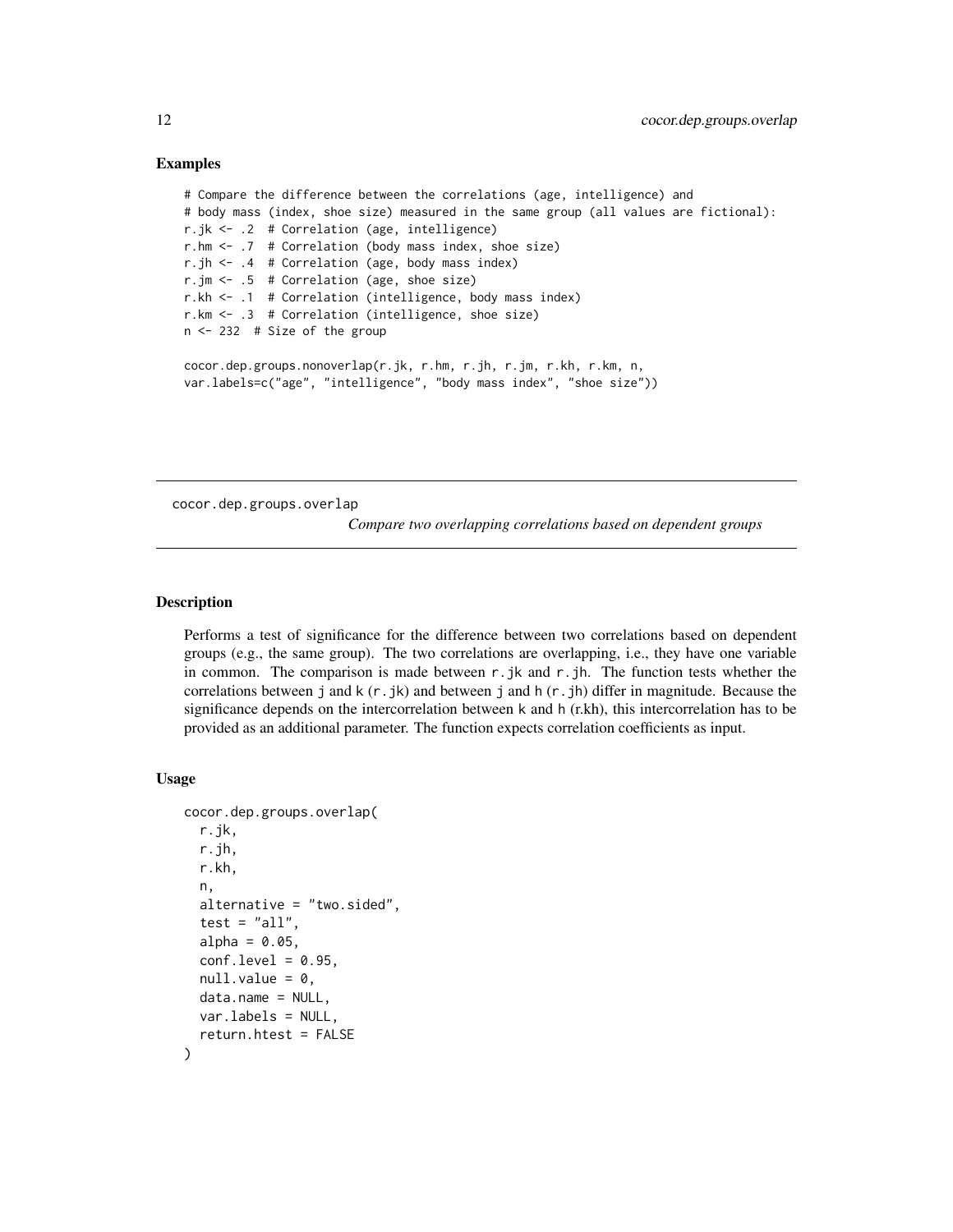### Arguments

| r.jk         | A number specifying the correlation between $j$ and $k$ (this correlation is used<br>for comparison)                                                                                                                                                                                                |
|--------------|-----------------------------------------------------------------------------------------------------------------------------------------------------------------------------------------------------------------------------------------------------------------------------------------------------|
| r.jh         | A number specifying the correlation between $j$ and $h$ (this correlation is used<br>for comparison)                                                                                                                                                                                                |
| r.kh         | A number specifying the correlation between $k$ and $h$                                                                                                                                                                                                                                             |
| n            | An integer defining the size of the group                                                                                                                                                                                                                                                           |
| alternative  | A character string specifying whether the alternative hypothesis is two-sided<br>("two.sided"; default) or one-sided ("greater" or "less", depending on the<br>direction). Optionally, the initial letter of the character strings ("t", "g", and<br>"1)" can be used.                              |
| test         | A vector of character strings specifying the tests to be used (pearson1898,<br>hotelling1940, hendrickson1970, williams1959, olkin1967, dunn1969, steiger1980,<br>meng1992, hittner2003, or zou2007). Use all to apply all tests (default). For<br>further information see the tests section below. |
| alpha        | A number defining the alpha level for the hypothesis test. The default value is<br>.05.                                                                                                                                                                                                             |
| conf.level   | A number defining the level of confidence for the confidence interval (if test<br>meng1992 or zou2007 is used). The default value is .95.                                                                                                                                                           |
| null.value   | A number defining the hypothesized difference between the two correlations<br>used for testing the null hypothesis. The default value is 0. If the value is other<br>than 0, only the test zou2007 that uses a confidence interval is available.                                                    |
| data.name    | A character string giving the name of the data/group.                                                                                                                                                                                                                                               |
| var.labels   | A vector of three character strings specifying the labels for j, k, and h (in this<br>order).                                                                                                                                                                                                       |
| return.htest | A logical indicating whether the result should be returned as a list containing a<br>list of class 'htest' for each test. The default value is FALSE.                                                                                                                                               |

## Value

Returns an S4 object of class 'cocor.dep.groups.overlap' with the following slots:

| r. ik       | Input parameter |
|-------------|-----------------|
| r.jh        | Input parameter |
| r.kh        | Input parameter |
| n           | Input parameter |
| alternative | Input parameter |
| alpha       | Input parameter |
| conf.level  | Input parameter |
| null.value  | Input parameter |
| data.name   | Input parameter |
| var labels  | Input parameter |
|             |                 |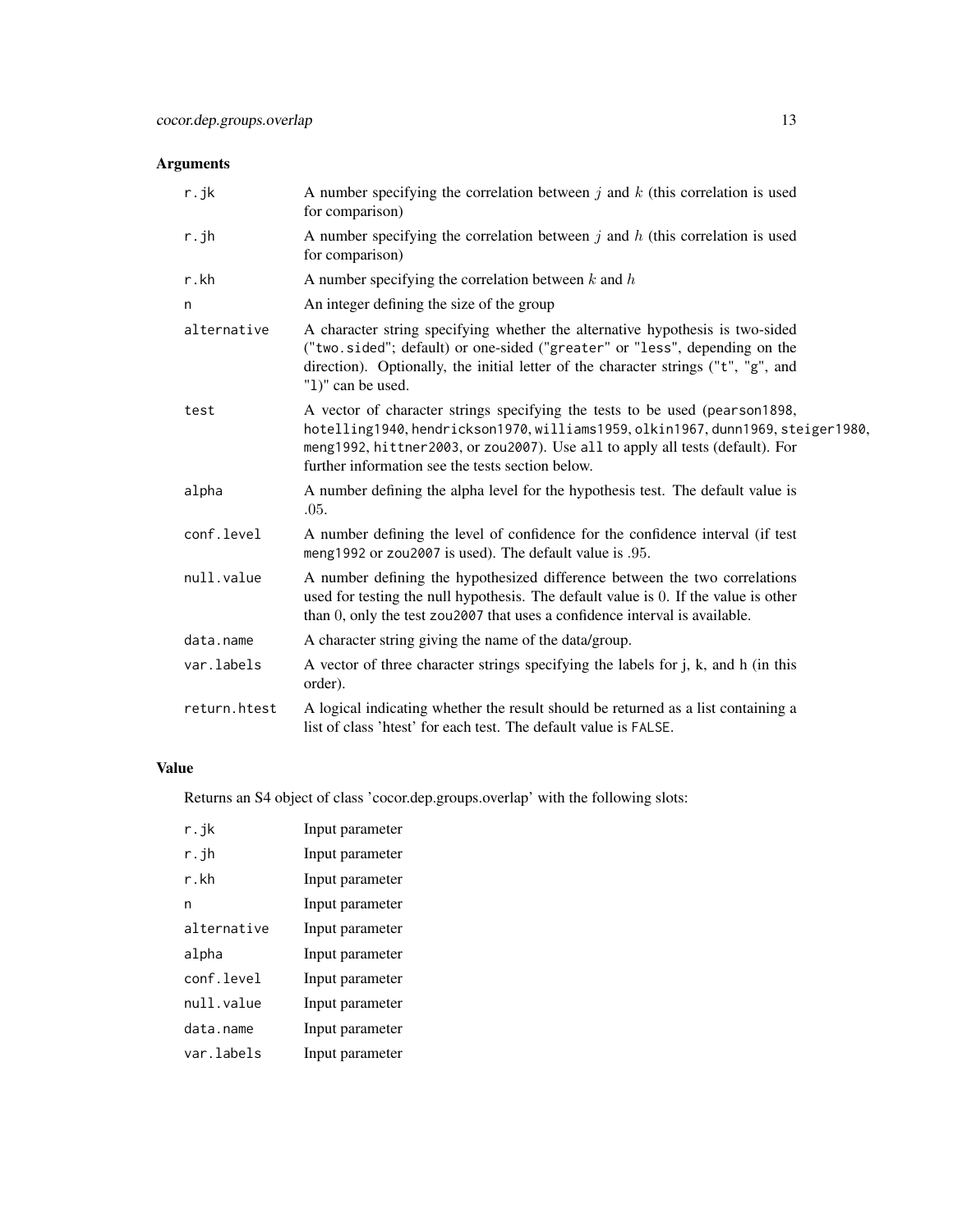For each test a slot of the same name exists with a list containing the following elements:

| The value of the test statistic (unless test zou 2007 is used).                                                                         |
|-----------------------------------------------------------------------------------------------------------------------------------------|
| The distribution of the test statistic (unless test zou2007 is used).                                                                   |
| The degrees of freedom of the distribution of the test statistic (if test hotelling 1940,<br>hendrickson1970, or williams1959 is used). |
| The p-value of the test (unless test zou2007 is used).                                                                                  |
| The confidence interval of the difference between the two correlations (if test<br>meng 1992 or $z$ ou 2007 is used).                   |
|                                                                                                                                         |

#### **Tests**

In the following,  $r_{jk}$  and  $r_{jh}$  are the two correlations that are being compared;  $Z_{jk}$  and  $Z_{jh}$  are their  $Z$  transformed equivalents.  $r_{kh}$  is the related correlation that is additionally required. *n* specifies the size of the group the two correlations are based on. Some tests make use of Fisher's  $r$ -to- $Z$ transformation (1921, p. 26):

$$
Z = \frac{1}{2}(ln(1+r) - ln(1-r)).
$$

pearson1898: *Pearson and Filon's (1898) z*

This test was proposed by Pearson and Filon (1898, p. 259, formula xxxvii). The test statistic z is computed as √

$$
z = \frac{\sqrt{n}(r_{jk} - r_{jh})}{\sqrt{(1 - r_{jk}^2)^2 + (1 - r_{jh}^2)^2 - 2k}}
$$

(Steiger, 1980, p. 246, formula 4), where

$$
k = r_{kh}(1 - r_{jk}^2 - r_{jh}^2) - \frac{1}{2}(r_{jk}r_{jh})(1 - r_{jk}^2 - r_{jh}^2 - r_{kh}^2)
$$

(Steiger, 1980, p. 245 formula 3).

hotelling1940: *Hotelling's (1940) t*

The test statistic  $t$  is given by

$$
t = \frac{(r_{jk} - r_{jh})\sqrt{(n-3)(1 + r_{kh})}}{\sqrt{2|R|}}
$$

(Hotelling, 1940, p. 278, formula 7) with  $df = n - 3$ , where

$$
|R| = 1 + 2r_{jk}r_{jh}r_{kh} - r_{jk}^2 - r_{jh}^2 - r_{kh}^2
$$

(Hotelling, 1940, p. 278). The test statistic is also given in Steiger (1980, p. 246), Glass and Stanley (1984, p. 311, formula 15.7), and Hittner, May, and Silver (2003, p. 152).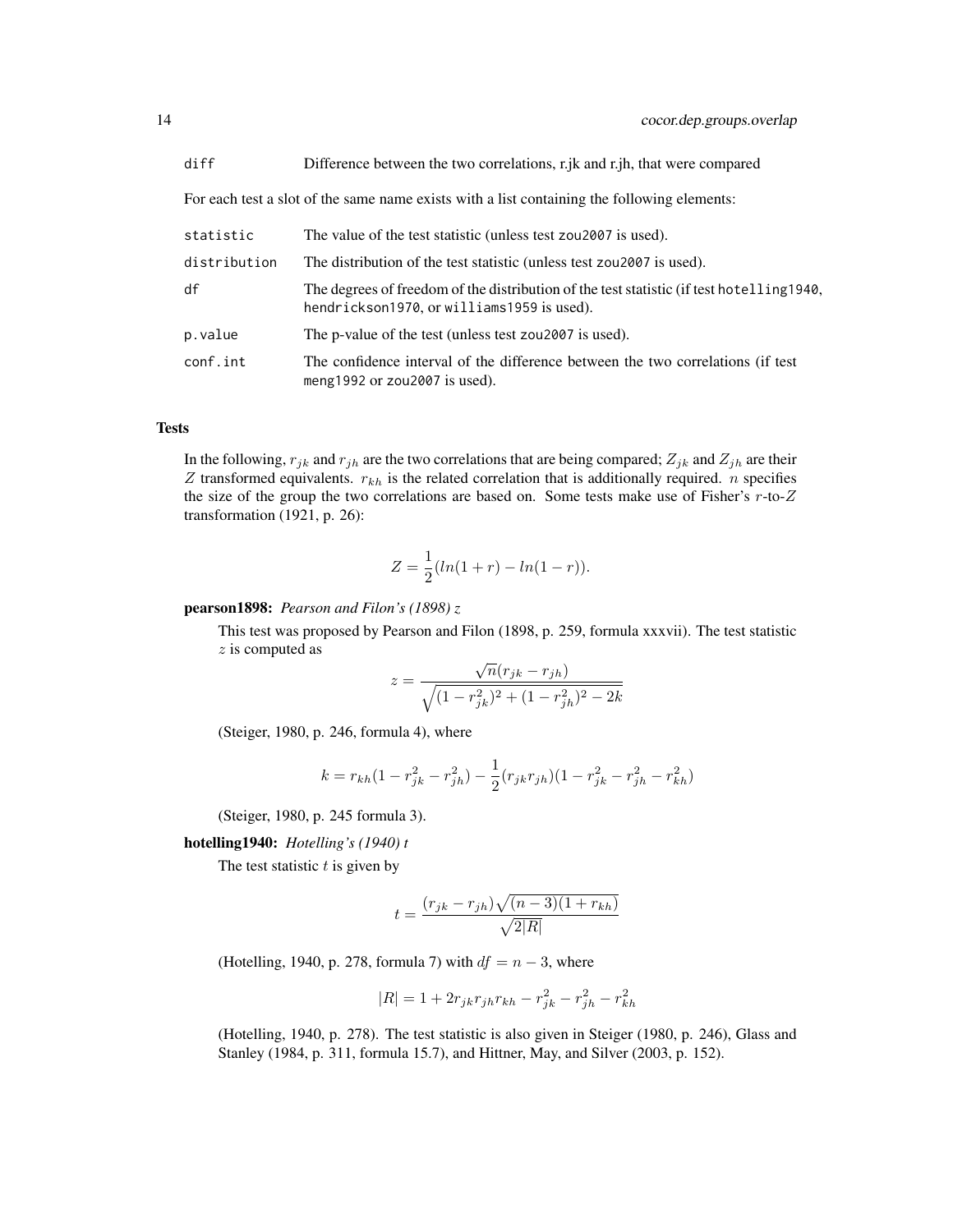#### williams1959: *Williams' (1959) t*

This test is a modification of Hotelling's (1940) t and was suggested by Williams (1959). Two mathematically different formulae for Williams'  $t$  can be found in the literature (Hittner et al., 2003, p. 152). This is the version that Hittner et al. (2003, p. 152) labeled as "standard Williams' t":

$$
t = (r_{jk} - r_{jh}) \sqrt{\frac{(n-1)(1 + r_{kh})}{2(\frac{n-1}{n-3})|R| + \bar{r}^2 (1 - r_{kh})^3}}
$$

with  $df = n - 3$ , where

$$
\bar{r} = \frac{r_{jk} + r_{jh}}{2}
$$

and

$$
|R| = 1 + 2r_{jk}r_{jh}r_{kh} - r_{jk}^2 - r_{jh}^2 - r_{kh}^2.
$$

An alternative formula for Williams'  $t$ —termed as "Williams' modified  $t$  per Hendrickson, Stanley, and Hills (1970)" by Hittner et al. (2003, p. 152)—is implemented in this function as hendrickson1970 (see below). The test statistic of williams1959 is also given in Steiger (1980, p. 246, formula 7) and Neill and Dunn (1975, p. 533).

Results of williams1959 are in accordance with the results of the software DEPCORR by Hittner and May (1998) and DEPCOR by Silver, Hittner, and May (2006). However, we found several typographical errors in formulae that also claim to compute Williams'  $t$ . For example, the formula reported by Boyer, Palachek, and Schucany (1983, p. 76) contains an error because the term  $(1 - r_{rk})$  is not being cubed. There are also typographical errors in the formula described by Hittner et al. (2003, p. 152). For example,  $r_{jk}-r_{jh}$  is divided instead of being multiplied by the square root term, and in the denominator of the fraction in the square root term, there are additional parentheses so that the whole denominator is multiplied by 2. These same errors can also be found in Wilcox and Tian (2008, p. 107, formula 1).

#### olkin1967: *Olkin's (1967) z*

In the original article by Olkin (1967, p. 112) and in Hendrickson, Stanley, and Hills (1970, p. 190, formula 2), the reported formula contains a typographical error. Hendrickson and Collins (1970, p. 639) provide a corrected version. In the revised version, however,  $n$  in the enumerator is decreased by 1. This function implements the corrected formula without the decrement. The formula implemented in this function is used by Glass and Stanley (1970, p. 313, formula 14.19), Hittner et al. (2003, p. 152), and May and Hittner (1997a, p. 259; 1997b, p. 480):

$$
z = \frac{(r_{jk} - r_{jh})\sqrt{n}}{\sqrt{(1 - r_{jk}^2)^2 + (1 - r_{jh}^2)^2 - 2r_{kh}^3 - (2r_{kh} - r_{jk}r_{jh})(1 - r_{kh}^2 - r_{jk}^2 - r_{jh}^2)}}.
$$

dunn1969: *Dunn and Clark's (1969) z*

The test statistic  $z$  of this test is calculated as

$$
z = \frac{(Z_{jk} - Z_{jh})\sqrt{n-3}}{\sqrt{2-2c}}
$$

(Dunn and Clark, 1969, p. 370, formula 15), where

$$
c = \frac{r_{kh}(1 - r_{jk}^2 - r_{jh}^2) - \frac{1}{2}r_{jk}r_{jh}(1 - r_{jk}^2 - r_{jh}^2 - r_{kh}^2)}{(1 - r_{jk}^2)(1 - r_{jh}^2)}
$$

(Dunn and Clark, 1969, p. 368, formula 8).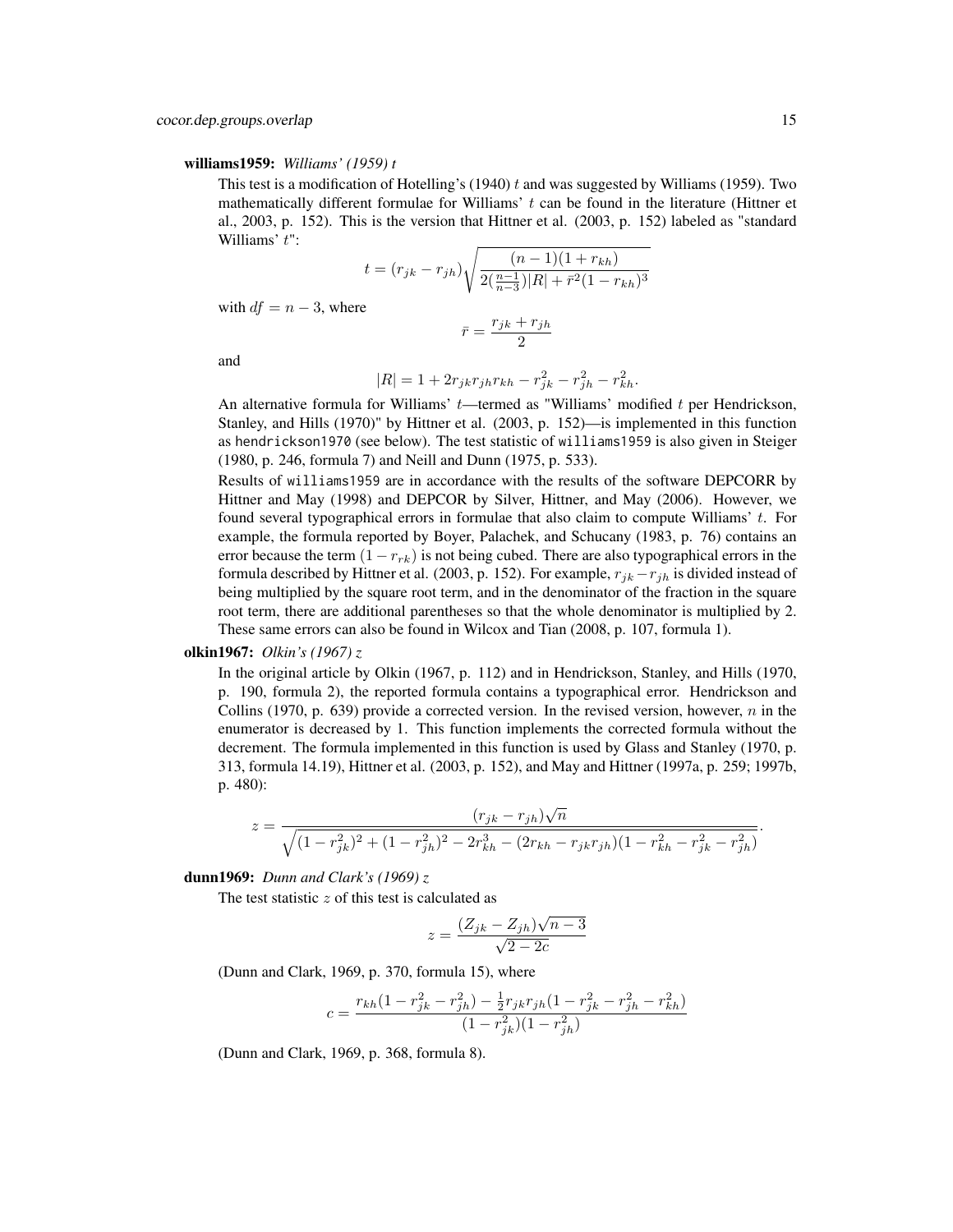#### hendrickson1970: *Hendrickson, Stanley, and Hills' (1970) modification of Williams' (1959) t*

This test is a modification of Hotelling's (1940)  $t$  and was suggested by Williams (1959). Two mathematically different formulae of Williams' (1959)  $t$  can be found in the literature. hendrickson1970 is the version that Hittner et al. (2003, p. 152) labeled as "Williams' modified  $t$  per Hendrickson, Stanley, and Hills (1970)". An alternative formula termed as "standard Williams'  $t$ " by Hittner et al. (2003, p. 152) is implemented as williams1959 (see above). The hendrickson1970 formula can be found in Hendrickson, Stanley, and Hills (1970, p. 193), May and Hittner (1997a, p. 259; 1997b, p. 480), and Hittner et al. (2003, p. 152):

$$
t = \frac{(r_{jk} - r_{jh})\sqrt{(n-3)(1 + r_{kh})}}{\sqrt{2|R| + \frac{(r_{jk} - r_{jh})^2(1 - r_{kh})^3}{4(n-1)}}}
$$

with  $df = n - 3$ . A slightly changed version of this formula was provided by Dunn and Clark (1971, p. 905, formula 1.2), but seems to be erroneous, due to an error in the denominator.

steiger1980: *Steiger's (1980) modification of Dunn and Clark's (1969) z using average correlations*

This test was proposed by Steiger (1980) and is a modification of Dunn and Clark's (1969)  $z$ . Instead of  $r_{ik}$  and  $r_{ih}$ , the mean of the two is used. The test statistic z is defined as

$$
z = \frac{(Z_{jk} - Z_{jh})\sqrt{n-3}}{\sqrt{2-2c}}
$$

(Steiger 1980, p. 247, formula 14), where

$$
\bar{r} = \frac{r_{jk} + r_{jh}}{2}
$$

(Steiger, 1980, p. 247) and

$$
c = \frac{r_{kh}(1 - 2\bar{r}^2) - \frac{1}{2}\bar{r}^2(1 - 2\bar{r}^2 - r_{kh}^2)}{(1 - \bar{r}^2)^2}
$$

(Steiger ,1980, p. 247, formula 10; in the original article, there are brackets missing around the divisor).

meng1992: *Meng, Rosenthal, and Rubin's (1992) z*

This test is based on the test statistic  $z$ ,

$$
z = (Z_{jk} - Z_{jh}) \sqrt{\frac{n-3}{2(1 - r_{kh})h}},
$$

(Meng et al., 1992, p. 173, formula 1), where

$$
h=\frac{1-f\overline{r^2}}{1-\overline{r^2}}
$$

(Meng et al., 1992, p. 173, formula 2),

$$
f = \frac{1 - r_{kh}}{2(1 - \overline{r^2})}
$$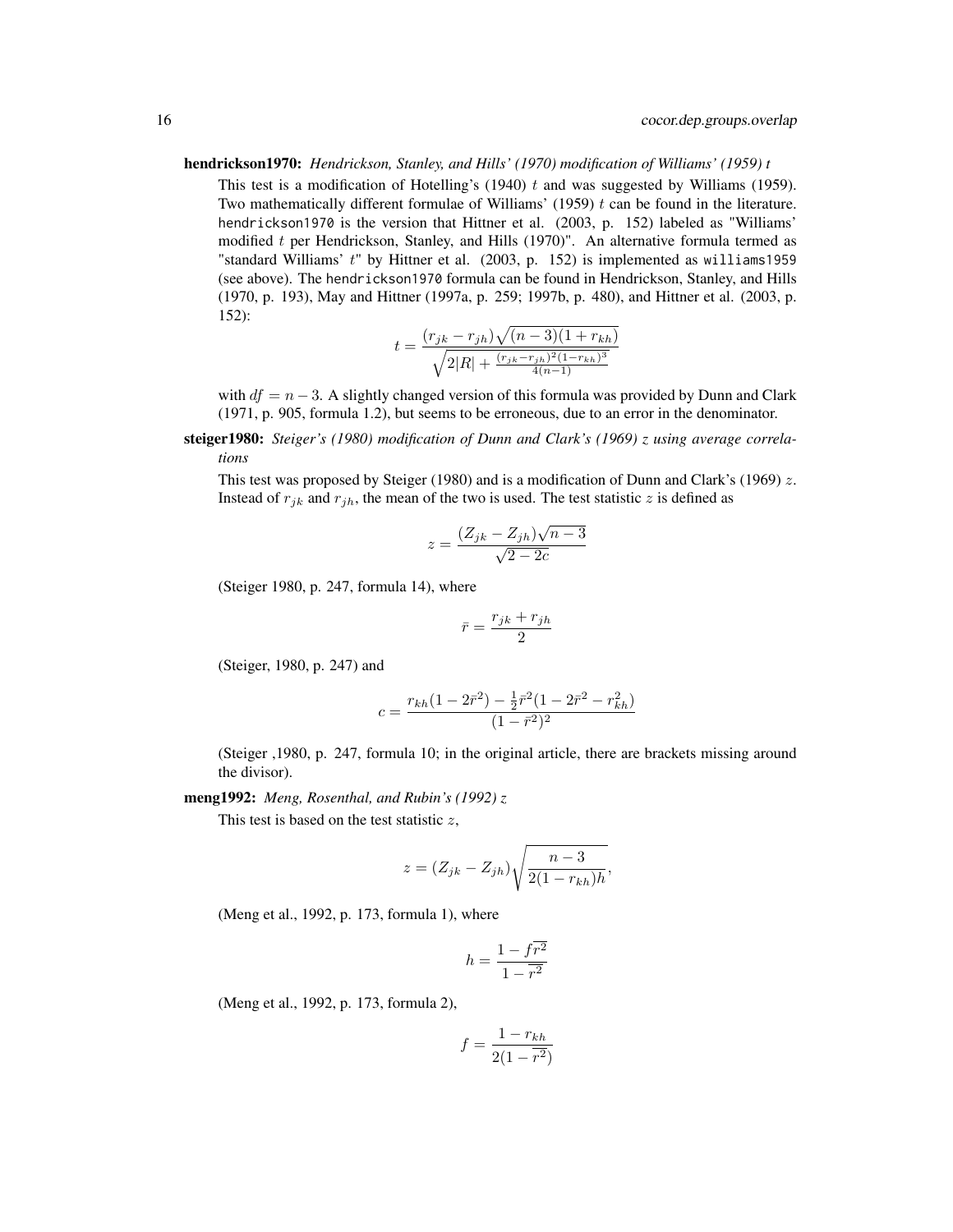(f must be  $\leq 1$ ; Meng et al., 1992, p. 173, formula 3), and

$$
\overline{r^2} = \frac{r_{jk}^2 + r_{jh}^2}{2}
$$

(Meng et al., 1992, p. 173). This test also constructs a confidence interval of the difference between the two correlation coefficients  $r_{jk}$  and  $r_{jh}$ :

$$
L, U = Z_{jk} - Z_{jk} \pm z_{\frac{\alpha}{2}} \sqrt{\frac{2(1 - r_{kh})h}{n - 3}}
$$

(Meng et al., 1992, p. 173, formula 4).  $\alpha$  denotes the desired alpha level of the confidence interval. If the confidence interval includes zero, the null hypothesis that the two correlations are equal must be retained. If zero is outside the confidence interval, the null hypothesis can be rejected.

#### hittner2003: *Hittner, May, and Silver's (2003) modification of Dunn and Clark's (1969) z using a backtransformed average Fisher's (1921) Z procedure*

The approach to backtransform averaged Fisher's (1921) Zs was first proposed by Silver and Dunlap (1987) and was applied to the comparison of overlapping correlations by Hittner et al. (2003). The test is based on Steiger's (1980) approach. The test statistic z is calculated as

$$
z = \frac{(Z_{jk} - Z_{jh})\sqrt{n-3}}{\sqrt{2-2c}}
$$

(Hittner et al., 2003, p. 153), where

$$
c = \frac{r_{kh}(1 - 2\bar{r}_z^2) - \frac{1}{2}\bar{r}_z^2(1 - 2\bar{r}_z^2 - r_{kh}^2)}{(1 - \bar{r}_z^2)^2}
$$

(Hittner et al., 2003, p. 153),

$$
\bar{r}_z = \frac{\exp(2\bar{Z} - 1)}{\exp(2\bar{Z} + 1)}
$$

(Silver and Dunlap, 1987, p. 146, formula 4), and

$$
\bar{Z} = \frac{Z_{jk} + Z_{jh}}{2}
$$

(Silver and Dunlap, 1987, p. 146).

#### zou2007: *Zou's (2007) confidence interval*

This test calculates the confidence interval of the difference between the two correlation coefficients  $r_{jk}$  and  $r_{jh}$ . If the confidence interval includes zero, the null hypothesis that the two correlations are equal must be retained. If the confidence interval does not include zero, the null hypothesis has to be rejected. A lower and upper bound for the interval  $(L \text{ and } U,$ respectively) is given by

$$
L = r_{jk} - r_{jh} - \sqrt{(r_{jk} - l_1)^2 + (u_2 - r_{jh})^2 - 2c(r_{jk} - l_1)(u_2 - r_{jh})}
$$

and

$$
U = r_{jk} - r_{jh} + \sqrt{(u_1 - r_{jk})^2 + (r_{jh} - l_2)^2 - 2c(u_1 - r_{jk})(r_{jh} - l_2)}
$$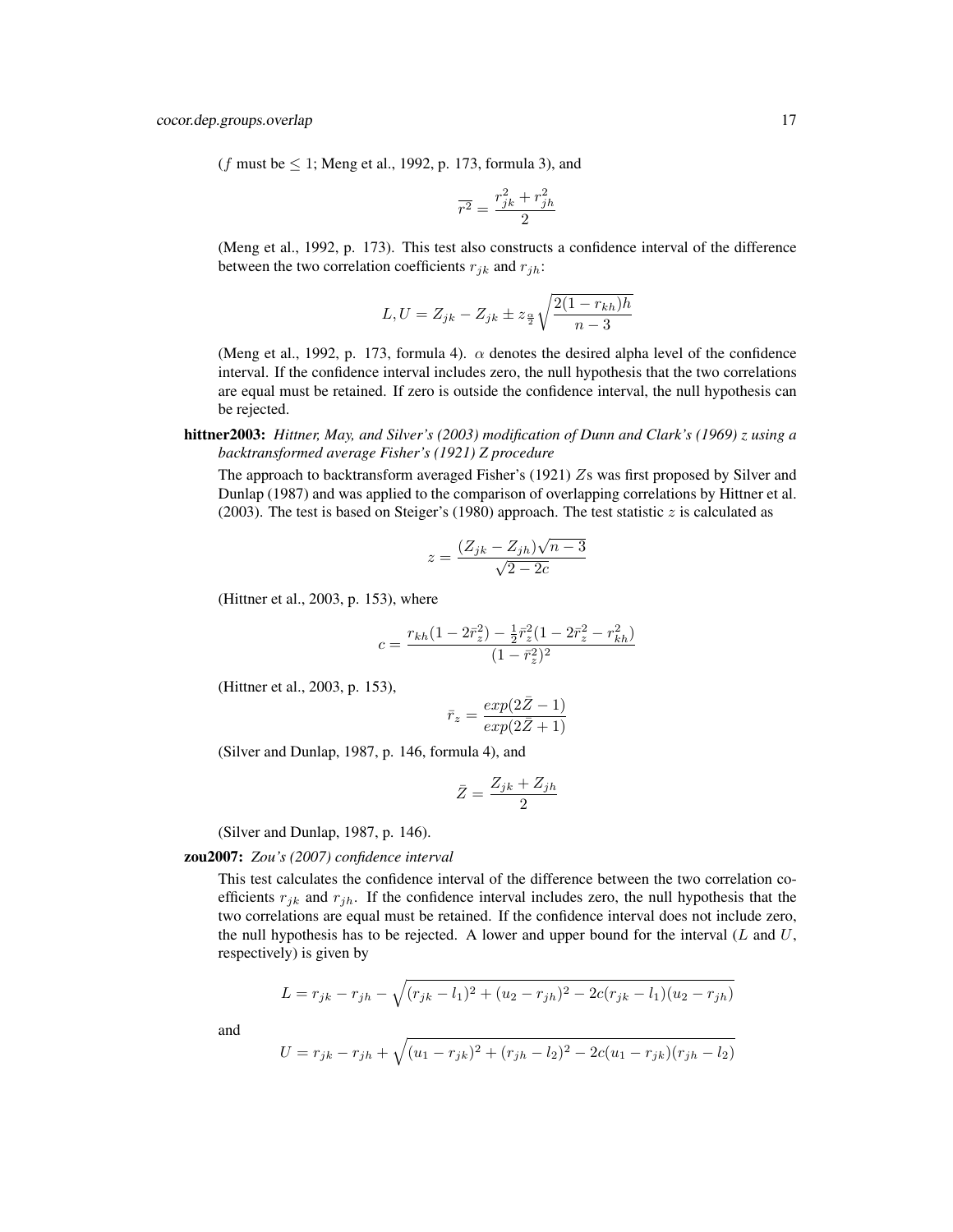(Zou, 2007, p. 409), where

$$
l = \frac{exp(2l') - 1}{exp(2l') + 1},
$$

$$
u = \frac{exp(2u') - 1}{exp(2u') + 1}
$$

(Zou, 2007, p. 406),

$$
c = \frac{(r_{kh}-\frac{1}{2}r_{jk}r_{jh})(1-r_{jk}^2-r_{jh}^2-r_{kh}^2)+r_{kh}^3}{(1-r_{jk}^2)(1-r_{jh}^2)}
$$

(Zou, 2007, p. 409), and

$$
l', u' = Z \pm z_{\frac{\alpha}{2}} \sqrt{\frac{1}{n-3}}
$$

(Zou, 2007, p. 406).  $\alpha$  denotes the desired alpha level of the confidence interval.

#### References

Boyer, I. E., Palachek, A. D., & Schucany. W. R. (1983). An empirical study of related correlation coefficients. *Journal of Educational Statistics*, *8*, 75-86. doi:10.2307/1164871

Dunn, O. J. & Clark, V. A. (1969). Correlation coefficients measured on the same individuals. *Journal of the American Statistical Association*, *64*, 366-377. doi:10.2307/2283746

Dunn, O. J. & Clark, V. A. (1971). Comparison of tests of the equality of dependent correlation coefficients. *Journal of the American Statistical Association*, *66*, 904-908. doi:10.2307/2284252

Fisher, R. A. (1921). On the probable error of a coefficient of correlation deduced from a small sample. *Metron*, *1*, 1-32.

Glass, G. V., & Stanley, J. C. (1970). *Statistical methods in eduction and psychology*. Englewood Cliffs, NJ: Prentice-Hall.

Glass, G. V., & Stanley, J. C. (1984). *Statistical methods in eduction and psychology (2nd ed.)*. Englewood Cliffs, NJ: Prentice-Hall.

Hendrickson, G. F., Stanley J. C., & Hills, J. R. (1970). Olkin's new formula for significance of r13 vs. r23 compared with Hotelling's method. *American Educational Research Journal*, *7*, 189-195. doi:10.2307/1162159

Hendrickson, G. F., & Collins, J. R. (1970). Note correcting the results in "Olkin's new formula for the significance of r13 vs. r23 compared with Hotelling's method". *American Educational Research Journal*, *7*, 639-641. doi:10.2307/1161847

Hittner, J. B., & May, K. (1998). DEPCORR: A SAS program for comparing dependent correlations. Applied Psychological Measurement, 22, 93-94. doi:10.1177/01466216980221010

Hittner, J. B., May, K., & Silver, N. C. (2003). A Monte Carlo evaluation of tests for comparing dependent correlations. *The Journal of General Psychology*, *130*, 149-168. doi:10.1080/00221300309601282

Hotelling, H. (1940). The selection of variates for use in prediction, with some comments on the general problem of nuisance parameters. *Annals of Mathematical Statistics*, *11*, 271-283. doi:10.1214/aoms/1177731867

May, K., & Hittner, J. B., (1997a) - A note on statistics for comparing dependent correlations. *Psychological Reports*, *80*, 475-480. doi:10.2466/pr0.1997.80.2.475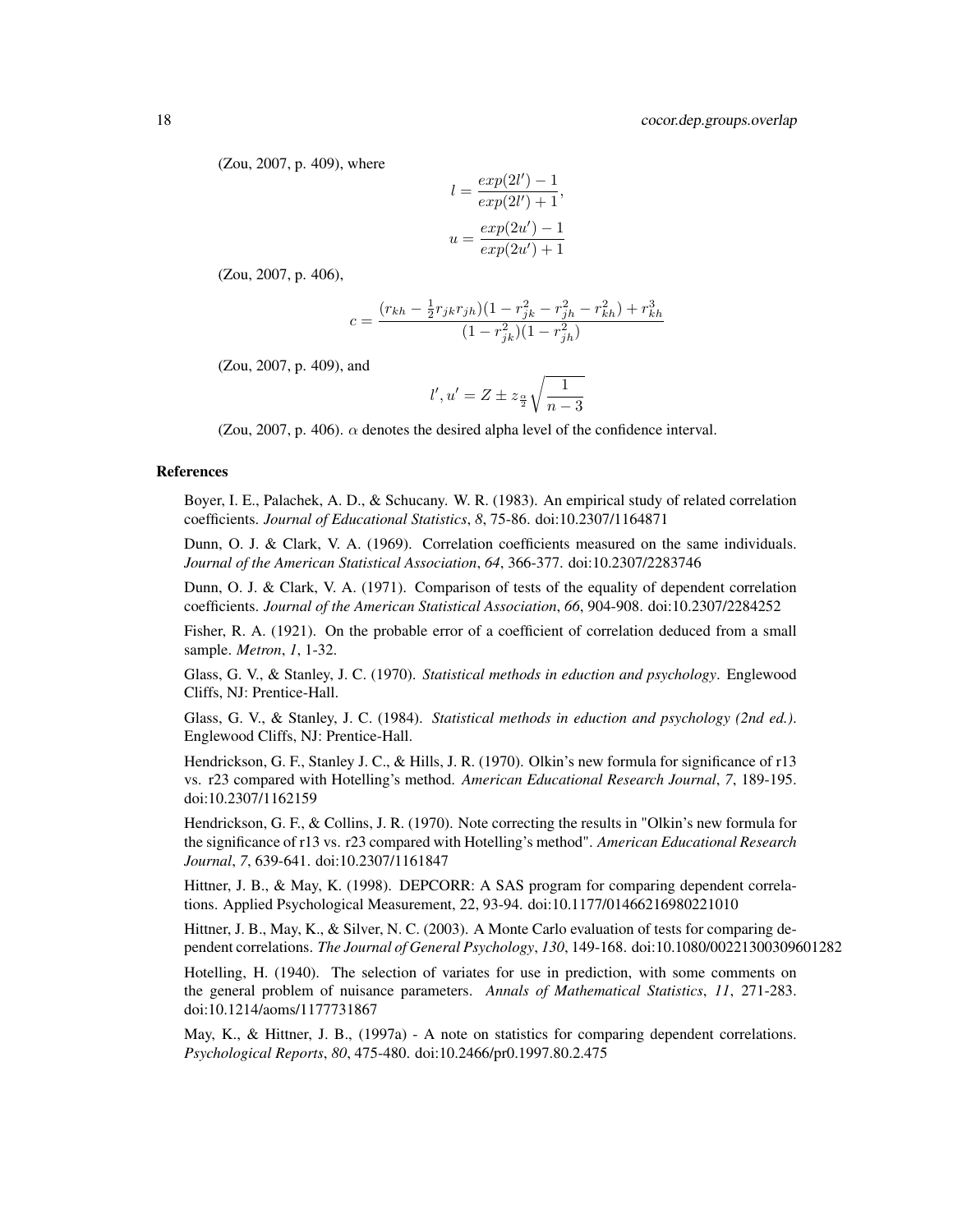<span id="page-18-0"></span>May, K., & Hittner, J. B. (1997b). Tests for comparing dependent correlations revisited: A Monte Carlo study. *The Journal of Experimental Education*, *65*, 257-269. doi:10.1080/00220973.1997.9943458

Meng, X. L., Rosenthal, R., & Rubin, D. B. (1992). Comparing correlated correlation coefficients. *Psychological Bulletin*, *111*, 172-175. doi:10.1037//0033-2909.111.1.172

Neill, J. J., & Dunn, O. J. (1975). Equality of dependent correlation coefficients. *Biometrics*, *31*, 531-543. doi:10.2307/2529435

Olkin, I. (1967). Correlations revisited. In J. C. Stanley (Ed.), *Improving experimental design and statistical analysis* (pp. 102-128). Chicago, IL: Rand McNally.

Pearson, K., & Filon, L. N. G. (1898). Mathematical contributions to theory of evolution: IV. On the probable errors of frequency constants and on the influence of random selection and correlation. *Philosophical Transactions of the Royal Society of London, Series A*, *191*, 229-311. doi:10.1098/rsta.1898.0007

Silver, N. C , & Dunlap, W. P. (1987). Averaging correlation coefficients: Should Fisher's Z transformation be used? *Journal of Applied Psychology*, *72*, 146-148. doi:10.1037//0021-9010.72.1.146

Silver, N. C., Hittner, J. B., & May, K. (2004). Testing dependent correlations with nonoverlapping variables: A Monte Carlo simulation. *Journal of Experimental Education*, *73*, 53-69. doi:10.3200/JEXE.71.1.53-70

Silver, N. C., Hittner, J. B., & May, K. (2006). A FORTRAN 77 program for comparing dependent correlations. *Applied Psychological Measurement*, *30*, 152-153. doi:10.1177/0146621605277132

Steiger, J. H. (1980). Tests for comparing elements of a correlation matrix. *Psychological Bulletin*, *87*, 245-251. doi:10.1037//0033-2909.87.2.245

Wilcox, R. R., & Tian, T. (2008). Comparing dependent correlations. *The Journal of General Psychology*, *135*, 105-112. doi:10.3200/GENP.135.1.105-112

Williams, E. J. (1959). The comparison of regression variables. *Journal of the Royal Statistical Society, Series B*, *21*, 396-399. Retrieved from http://www.jstor.org/stable/2983809

Zou, G. Y. (2007). Toward using confidence intervals to compare correlations. *Psychological Methods*, *12*, 399-413. doi:10.1037/1082-989X.12.4.399

#### See Also

[cocor,](#page-3-1) [cocor.indep.groups,](#page-19-1) [cocor.dep.groups.nonoverlap,](#page-5-1) [as.htest](#page-2-1)

#### Examples

```
# Compare the difference between the correlations (age, intelligence) and
# (age, shoe size) measured in the same group (all values are fictional):
r.jk <- .2 # Correlation (age, intelligence)
r.jh <- .5 # Correlation (age, shoe size)
r.kh <- .1 # Correlation (intelligence, shoe size)
n <- 315 # Size of the group
cocor.dep.groups.overlap(r.jk, r.jh, r.kh, n, var.labels=c("age", "intelligence",
```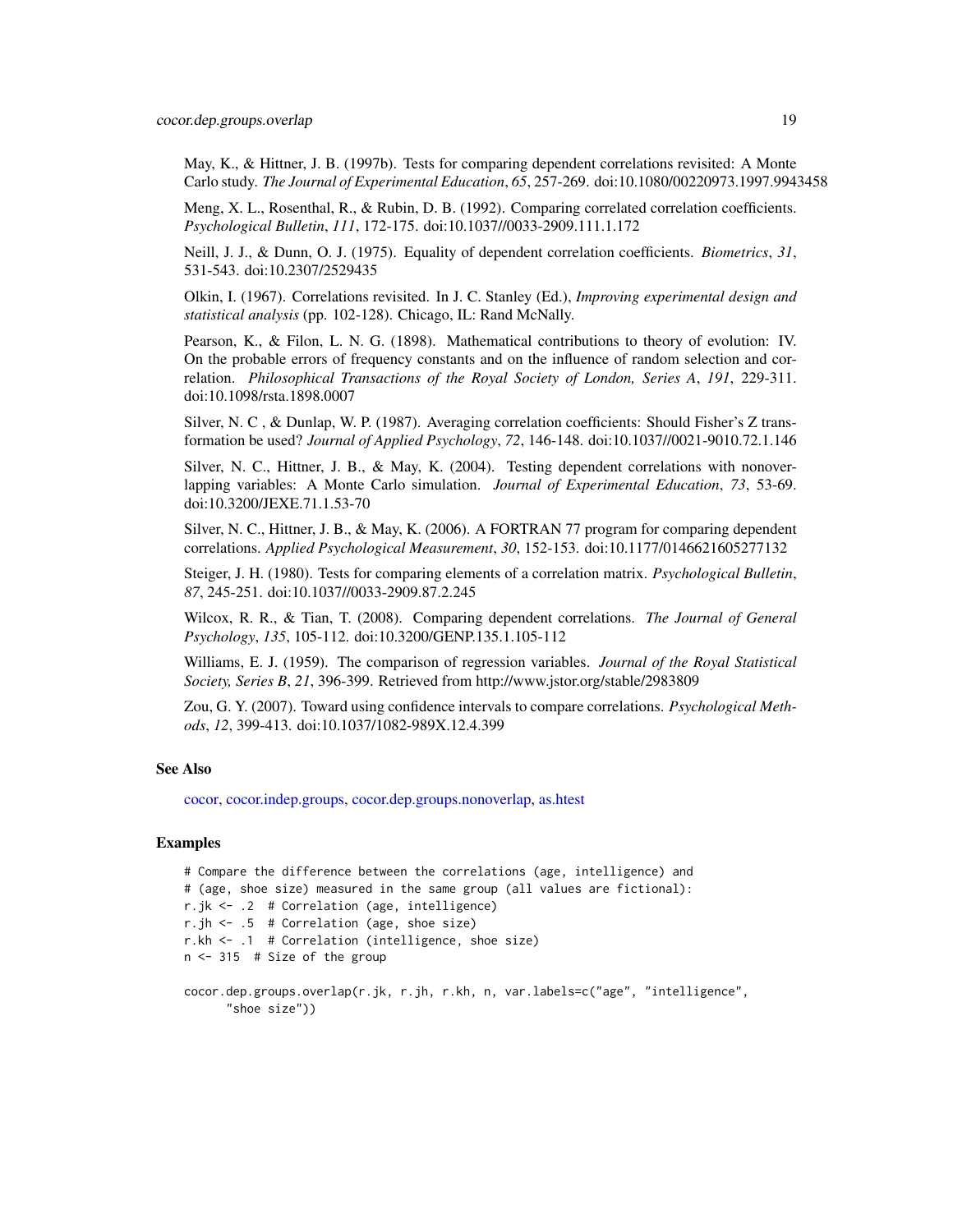<span id="page-19-1"></span><span id="page-19-0"></span>cocor.indep.groups *Compare two correlations based on independent groups*

#### Description

Performs a test of significance for the difference between two correlation coefficients based on independent groups. The function expects correlation coefficients as input.

#### Usage

```
cocor.indep.groups(
  r1.jk,
  r2.hm,
 n1,
 n2,
  alternative = "two.sided",
  test = "all",alpha = 0.05,
  conf.level = 0.95,null.value = 0,data.name = NULL,
  var.labels = NULL,
  return.htest = FALSE
\mathcal{E}
```
#### Arguments

| r1.jk       | A number specifying the correlation between j and k measured in group 1                                                                                                                                                                                                |
|-------------|------------------------------------------------------------------------------------------------------------------------------------------------------------------------------------------------------------------------------------------------------------------------|
| r2.htm      | A number specifying the correlation between h and m measured in group 2                                                                                                                                                                                                |
| n1          | An integer defining the size of group 1                                                                                                                                                                                                                                |
| n2          | An integer defining the size of group 2                                                                                                                                                                                                                                |
| alternative | A character string specifying whether the alternative hypothesis is two-sided<br>("two.sided"; default) or one-sided ("greater" or "less", depending on the<br>direction). Optionally, the initial letter of the character strings ("t", "g", and<br>"1)" can be used. |
| test        | A vector of character strings specifying the tests to be used (fisher 1925 or<br>zou2007). Use all to apply all tests (default). For further information see the<br>tests section below.                                                                               |
| alpha       | A number defining the alpha level for the hypothesis test. The default value is<br>.05.                                                                                                                                                                                |
| conf.level  | A number defining the level of confidence for the confidence interval (if test<br>zou2007 is used). The default value is .95.                                                                                                                                          |
| null.value  | A number defining the hypothesized difference between the two correlations<br>used for testing the null hypothesis. The default value is 0. If the value is other<br>than 0, only the test zou2007 that uses a confidence interval is available.                       |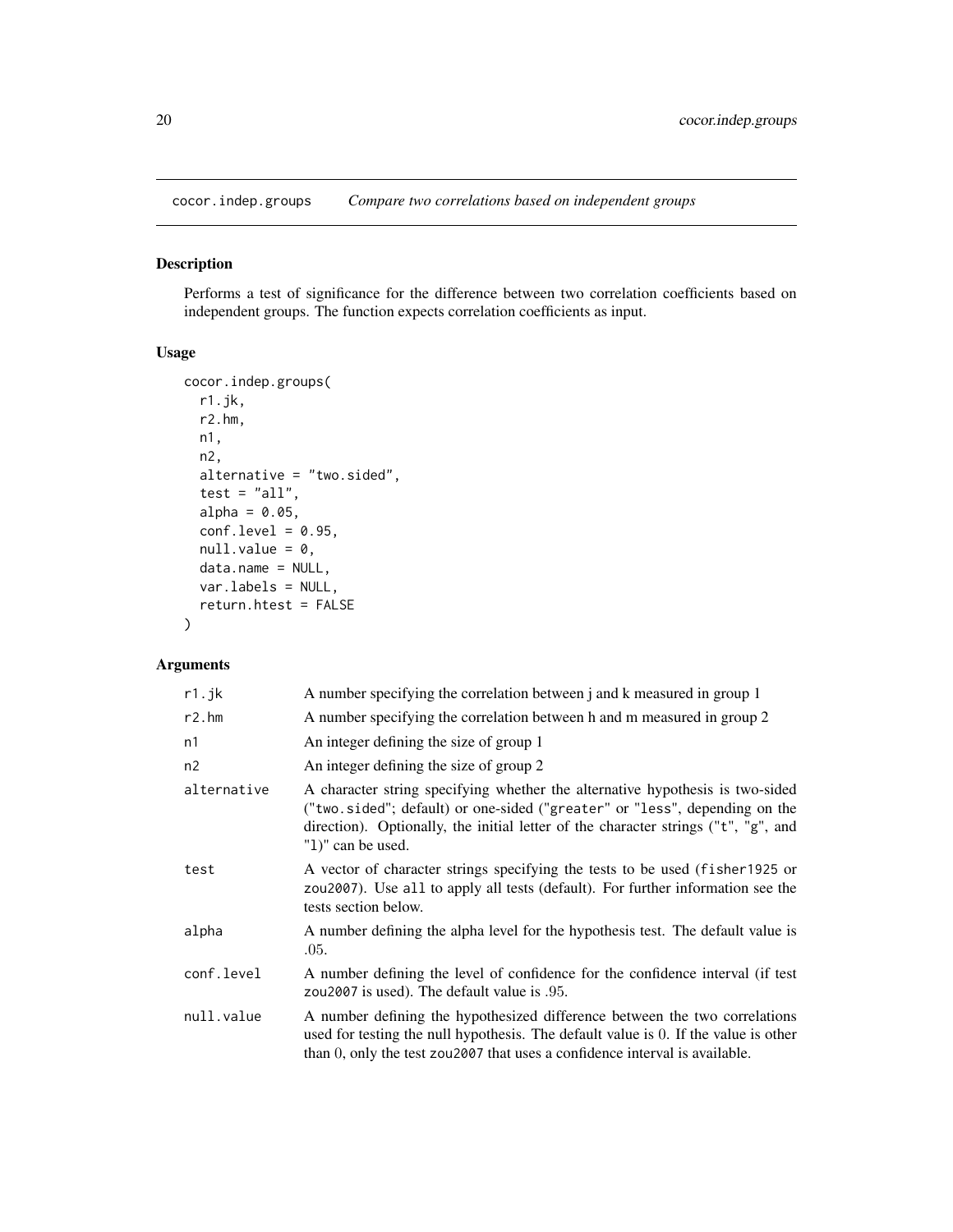| data.name    | A vector of character strings describing the data/groups. The vector may contain<br>one character string to describe both data sets/groups or two character strings to<br>describe each data set/group separately. |
|--------------|--------------------------------------------------------------------------------------------------------------------------------------------------------------------------------------------------------------------|
| var.labels   | A vector of four character strings specifying the labels for $j$ , $k$ , $h$ , and $m$ (in this<br>order).                                                                                                         |
| return.htest | A logical indicating whether the result should be returned as a list containing a<br>list of class 'htest' for each test. The default value is FALSE.                                                              |

#### Value

Returns an S4 object of class 'cocor.indep.groups' with the following slots:

| $r1$ .jk       | Input parameter                                                                |
|----------------|--------------------------------------------------------------------------------|
| r2.htm         | Input parameter                                                                |
| n1             | Input parameter                                                                |
| n2             | Input parameter                                                                |
| alternative    | Input parameter                                                                |
| alpha          | Input parameter                                                                |
| conf.level     | Input parameter                                                                |
| null.value     | Input parameter                                                                |
| data.name      | Input parameter                                                                |
| var.labels     | Input parameter                                                                |
| diff           | Difference between the two correlations, r1.jk and r2.hm, that were compared   |
| $\blacksquare$ | $\mathbf{r}$ , and the state of $\mathbf{r}$ and $\mathbf{r}$ and $\mathbf{r}$ |

For each test a slot of the same name exists with a list containing the following elements:

| statistic    | The value of the test statistic (if test f i sher 1925 is used).                                        |
|--------------|---------------------------------------------------------------------------------------------------------|
| distribution | The distribution of the test statistic (if test f i sher 1925 is used).                                 |
| p.value      | The p-value of the test (if test f i sher 1925 is used).                                                |
| conf.int     | The confidence interval of the difference between the two correlations (if test<br>zou $2007$ is used). |

#### Tests

The tests make use of Fisher's  $r$ -to- $Z$  transformation (1921, p. 26):

$$
Z = \frac{1}{2}(ln(1+r) - ln(1-r)).
$$

fisher1925: *Fisher's (1925) z*

This significance test was first described in Fisher (1925, pp. 161-168) and its test statistic  $z$ is calculated as

$$
z = \frac{Z_1 - Z_2}{\sqrt{\frac{1}{n_1 - 3} + \frac{1}{n_2 - 3}}}.
$$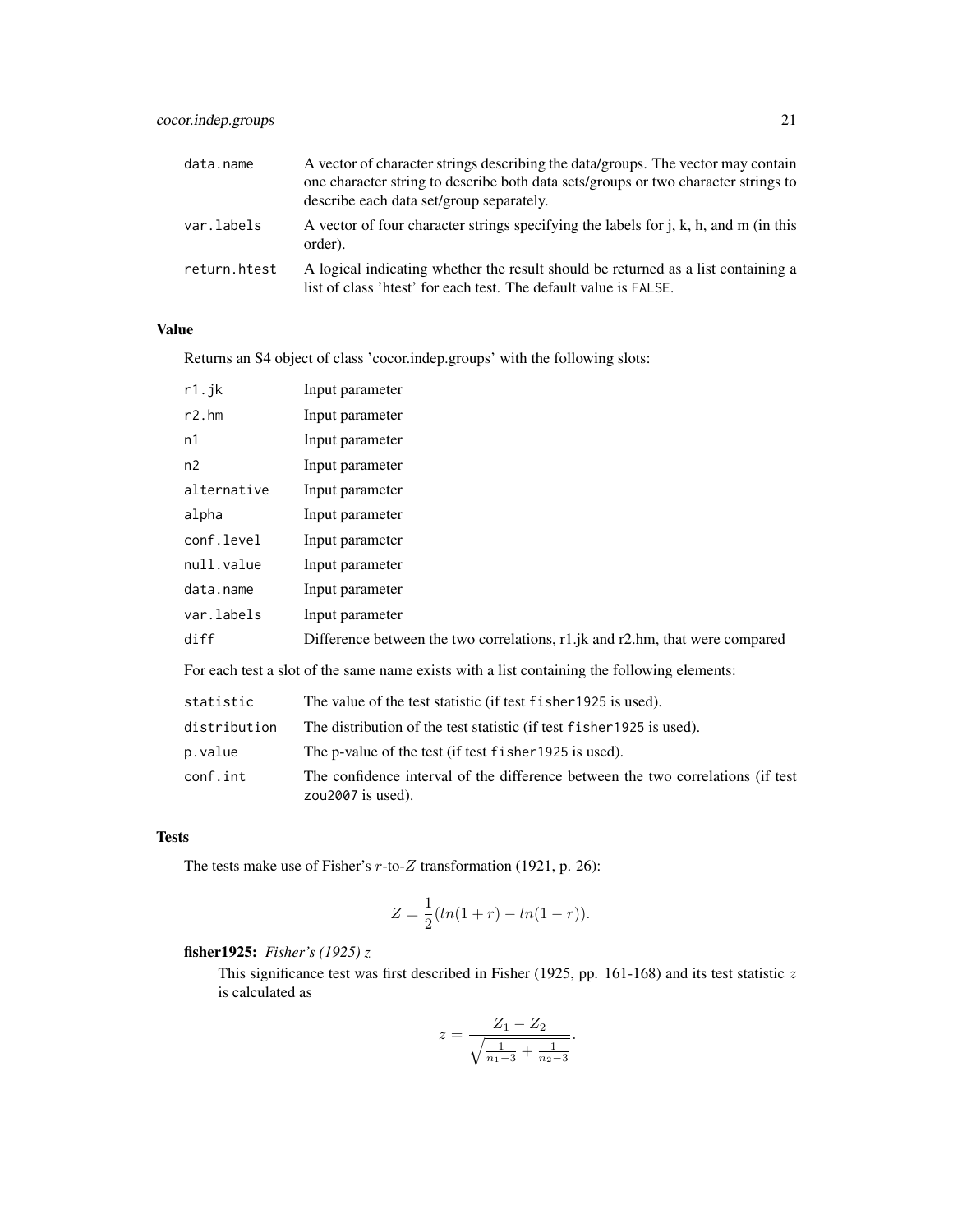<span id="page-21-0"></span> $Z_1$  and  $Z_2$  are the two Z transformed correlations that are being compared.  $n_1$  and  $n_2$  specify the size of the two groups the correlations are based on. The equation is also given for example in Peters and van Voorhis (1940, p. 188) and Cohen, Cohen, West, and Aiken (2003, p. 49, formula 2.8.11).

#### zou2007: *Zou's (2007) confidence interval*

This test calculates the confidence interval of the difference between the two correlation coefficients  $r_1$  and  $r_2$ . If the confidence interval includes zero, the null hypothesis that the two correlations are equal must be retained. If the confidence interval does not include zero, the null hypothesis has to be rejected. A lower and upper bound for the interval  $(L \text{ and } U, \text{respec-}$ tively) is given by

$$
L = r_1 - r_2 - \sqrt{(r_1 - l_1)^2 + (u_2 - r_2)^2}
$$

and

$$
U = r_1 - r_2 + \sqrt{(u_1 - r_1)^2 + (r_2 - l_2)^2}
$$

(Zou, 2007, p. 409). A lower and upper bound for the confidence interval of  $r_1$  ( $l_1$  and  $u_1$ ) and  $r_2$  ( $l_2$  and  $u_2$ ) are calculated as

$$
l = \frac{exp(2l') - 1}{exp(2l') + 1},
$$
  

$$
u = \frac{exp(2u') - 1}{exp(2u') + 1}
$$

(Zou, 2007, p. 406), where

$$
l',u'=Z\pm z_{\frac{\alpha}{2}}\sqrt{\frac{1}{n-3}}
$$

(Zou, 2007, p. 406).  $\alpha$  denotes the desired alpha level of the confidence interval, whereas n specifies the size of the group the correlation is based on.

#### References

Cohen, J., Cohen, P., West, S. G., & Aiken, L. S. (2003). *Applied Multiple Regression/Correlation Analysis for the Behavioral Sciences (3rd ed.)*. Mahwah, NJ: Erlbaum.

Fisher, R. A. (1921). On the probable error of a coefficient of correlation deduced from a small sample. *Metron*, *1*, 1-32.

Fisher, R. A. (1925). *Statistical methods for research workers*. Edinburgh, Scotland: Oliver and Boyd. Retrieved from http://psychclassics.yorku.ca/

Peters, C. C., & Van Voorhis, W. R. (1940). *Statistical procedures and their mathematical bases*. New York: McGraw-Hill.

Zou, G. Y. (2007). Toward using confidence intervals to compare correlations. *Psychological Methods*, *12*, 399-413. doi:10.1037/1082-989X.12.4.399

#### See Also

[cocor,](#page-3-1) [cocor.dep.groups.overlap,](#page-11-1) [cocor.dep.groups.nonoverlap,](#page-5-1) [as.htest](#page-2-1)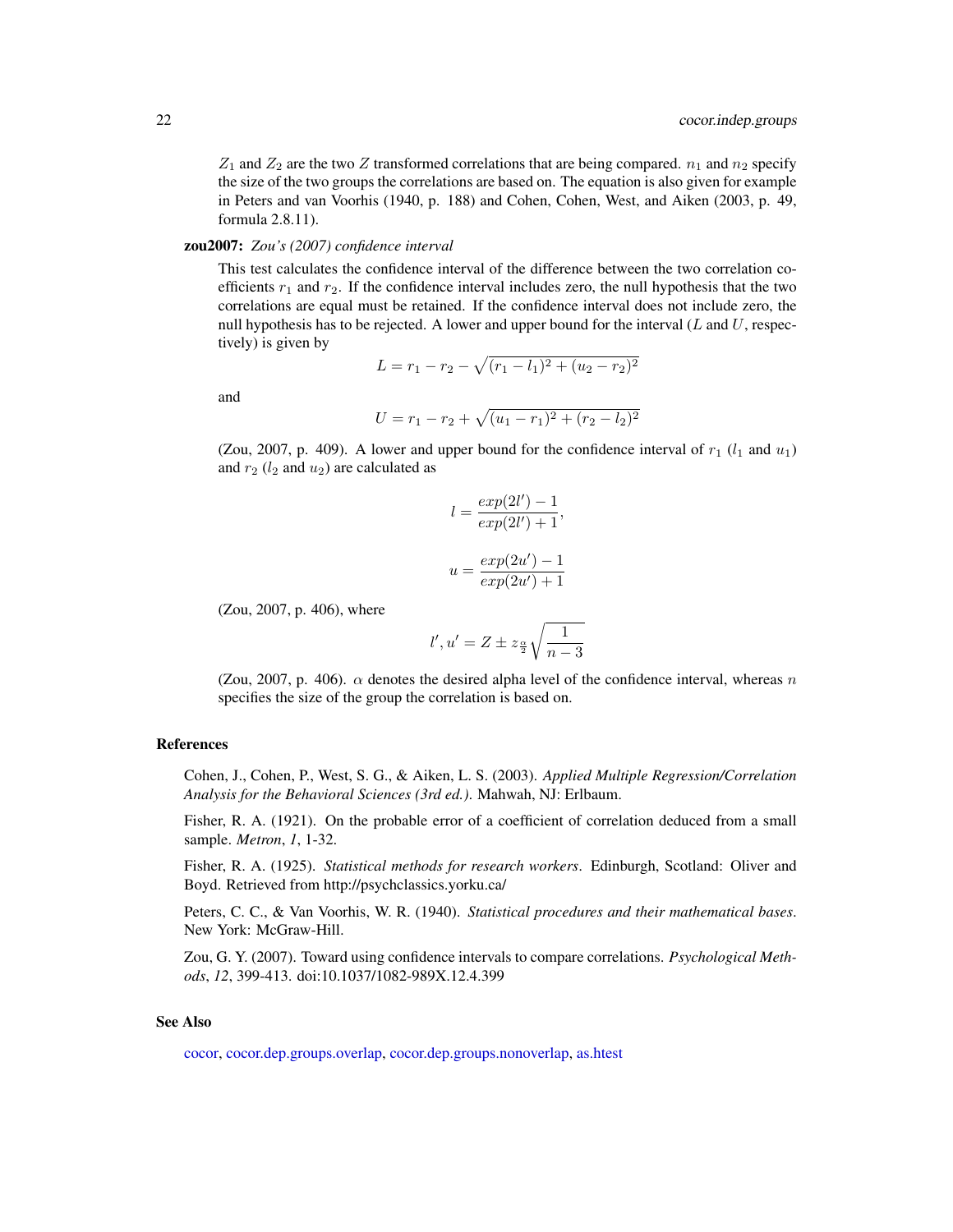#### <span id="page-22-0"></span>get.cocor.input 23

#### Examples

```
# Compare the difference between two correlations based
# on two independent groups:
r1.jk <- .7 # Correlation between age and intelligence measured in group 1
n1 <- 305 # Size of group 1
r2.hm <- .6 # Correlation between age and intelligence measured in group 2
n2 <- 210 # Size of group 2
cocor.indep.groups(r1.jk, r2.hm, n1, n2, data.name=c("group1", "group2"),
      var.labels=c("age", "intelligence", "age", "intelligence"))
```
<span id="page-22-1"></span>get.cocor.input *Get input parameters of a cocor result object*

#### Description

Returns input parameters of a cocor result object of class 'cocor.indep.groups', 'cocor.dep.groups.overlap', or 'cocor.dep.groups.nonoverlap' as a list with each slot representing a list element.

#### Usage

get.cocor.input(result.object)

```
## S4 method for signature 'cocor'
get.cocor.input(result.object)
```
#### **Arguments**

result.object A cocor result object of class 'cocor.indep.groups', 'cocor.dep.groups.overlap', or 'cocor.dep.groups.nonoverlap'.

#### Value

Returns a list containing all input parameters as list elements:

| r1.jk  | A number specifying the correlation between j and k measured in group 1 (only<br>for result objects of class 'cocor.indep.groups').                     |
|--------|---------------------------------------------------------------------------------------------------------------------------------------------------------|
| r2.htm | A number specifying the correlation between h and m measured in group 2 (only<br>for result objects of class 'cocor.indep.groups').                     |
| n1     | An integer defining the size of group 1 (only for result objects of class 'co-<br>cor.indep.groups').                                                   |
| n2     | An integer defining the size of group 2 (only for result objects of class 'co-<br>cor.indep.groups').                                                   |
| r.jk   | A number specifying the correlation between j and k (only for result objects of<br>class 'cocor.dep.groups.overlap' and 'cocor.dep.groups.nonoverlap'). |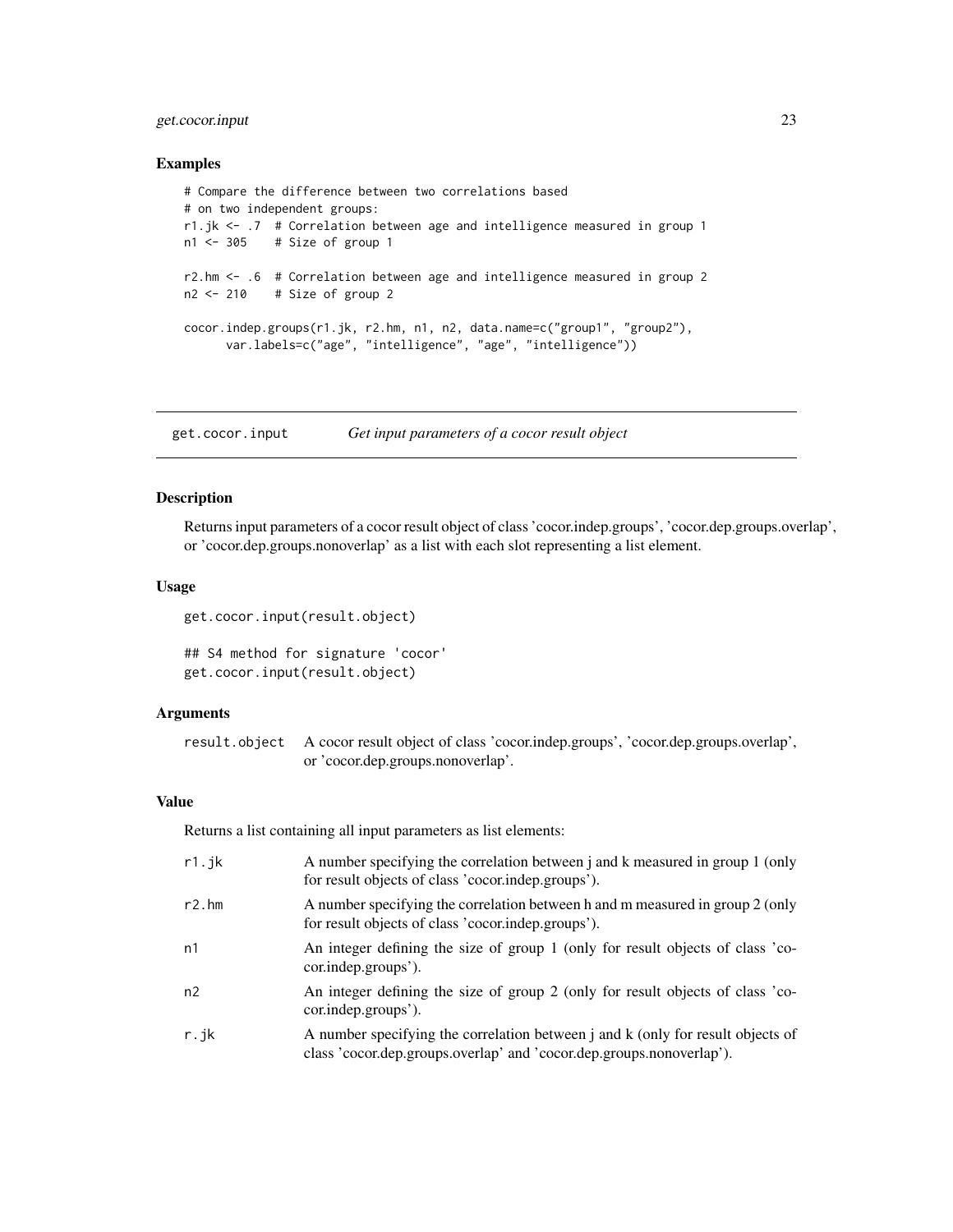<span id="page-23-0"></span>

| r.jh        | A number specifying the correlation between j and h (only for result objects of<br>class 'cocor.dep.groups.overlap').                                          |
|-------------|----------------------------------------------------------------------------------------------------------------------------------------------------------------|
| r.hm        | A number specifying the correlation between h and m (only for result objects of<br>class 'cocor.dep.groups.nonoverlap').                                       |
| n           | An integer defining the size of the group (only for result objects of class 'co-<br>cor.dep.groups.overlap' and 'cocor.dep.groups.nonoverlap').                |
| alternative | A character string specifying whether the alternative hypothesis is two-sided<br>("two.sided") or one-sided ("greater" or "less", depending on the direction). |
| alpha       | A number defining the alpha level for the hypothesis test.                                                                                                     |
| conf.level  | A number defining the level of confidence for the confidence interval.                                                                                         |
| null.value  | A number defining the hypothesized difference between the two correlations<br>used for testing the null hypothesis.                                            |
| data.name   | A vector of character strings describing the data/groups.                                                                                                      |
| var.labels  | A vector of four character strings specifying the labels for $\mathbf{j}$ , k, h, and m (in this<br>order).                                                    |

#### See Also

[get.cocor.results,](#page-23-1) [cocor,](#page-3-1) [cocor.indep.groups,](#page-19-1) [cocor.dep.groups.overlap,](#page-11-1) [cocor.dep.groups.nonoverlap](#page-5-1)

#### Examples

```
data("aptitude")
cocor.result <- cocor(~knowledge + intelligence.a | logic + intelligence.a,
     aptitude$sample1)
get.cocor.input(cocor.result)
```
<span id="page-23-1"></span>get.cocor.results *Get result parameters of a cocor result object*

#### Description

Returns result parameters of a cocor result object of class 'cocor.indep.groups', 'cocor.dep.groups.overlap', or 'cocor.dep.groups.nonoverlap' as a list with each slot representing a list element.

#### Usage

```
get.cocor.results(result.object, test = "all")
## S4 method for signature 'cocor'
get.cocor.results(result.object, test = "all")
```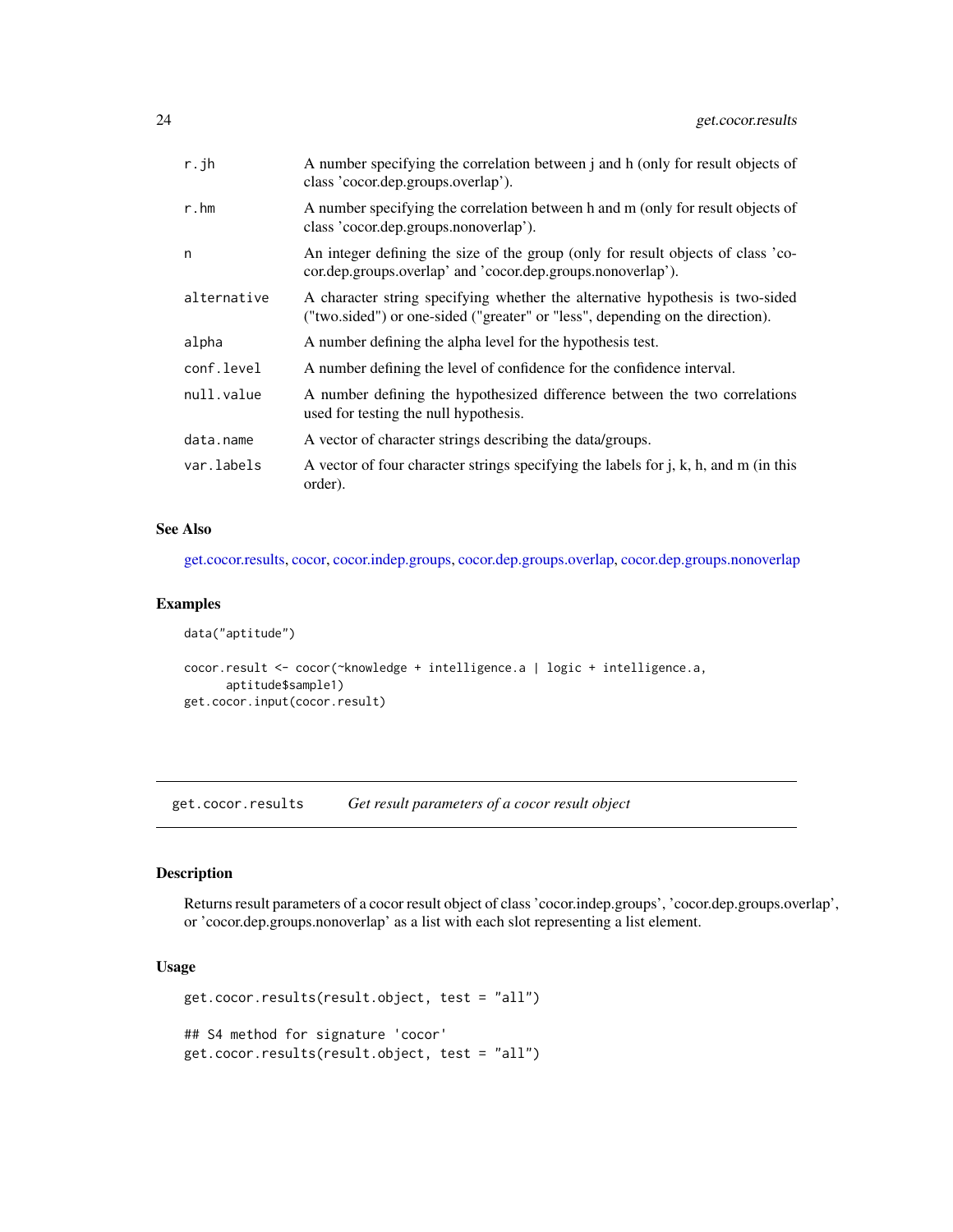### <span id="page-24-0"></span>get.cocor.results 25

#### Arguments

|      | result.object A cocor result object of class 'cocor.indep.groups', 'cocor.dep.groups.overlap',<br>or 'cocor.dep.groups.nonoverlap'.                         |
|------|-------------------------------------------------------------------------------------------------------------------------------------------------------------|
| test | A vector of character strings specifying the tests to be returned (e.g., pearson 1898,<br>dunn 1969). Use all to return the results of all tests (default). |

#### Value

Returns a list containing all result parameters as list elements:

| diff         | Difference between the two correlations that were compared.                                                                                                                                                |
|--------------|------------------------------------------------------------------------------------------------------------------------------------------------------------------------------------------------------------|
| statistic    | The value of the test statistic (unless test zou2007 is used).                                                                                                                                             |
| distribution | The distribution of the test statistic (unless test zou2007 is used).                                                                                                                                      |
| df           | The degrees of freedom of the distribution of the test statistic (only for result ob-<br>jects of class 'cocor.dep.groups.overlap' if test hotelling 1940, hendrickson 1970,<br>or williams 1959 is used). |
| p.value      | The p-value of the test (unless test zou2007 is used).                                                                                                                                                     |
| conf.int     | The confidence interval of the difference between the two correlations (if test)<br>zou $2007$ is used).                                                                                                   |

### See Also

[get.cocor.input,](#page-22-1) [cocor,](#page-3-1) [cocor.indep.groups,](#page-19-1) [cocor.dep.groups.overlap,](#page-11-1) [cocor.dep.groups.nonoverlap](#page-5-1)

### Examples

```
data("aptitude")
```

```
cocor.result <- cocor(~knowledge + intelligence.a | logic + intelligence.a,
      aptitude$sample1)
get.cocor.results(cocor.result)
```